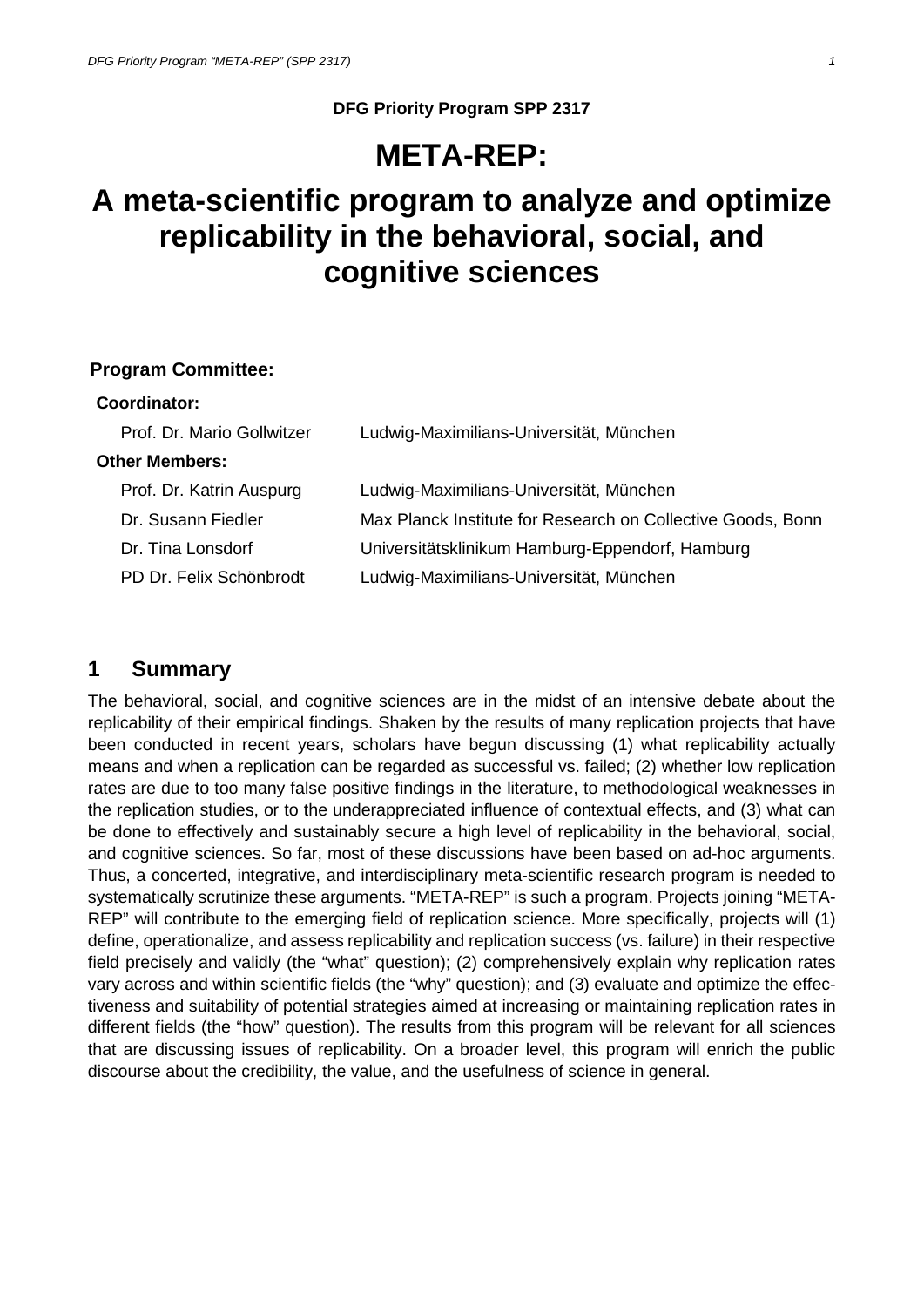## **2 State of the Art and Preliminary Work**

Many behavioral, social, and cognitive sciences have been disconcerted by the surprisingly low replication rates that have been reported in recent years. In psychology, for instance, several extensive replication projects (e.g., the "Reproducibility Project: Psychology"; Open Science Collaboration, 2015; or the "Many Labs" projects; Ebersole et al., 2016; Klein et al., 2014, 2018) suggest that many psychological findings ‒ including those that have been published in high-impact journals and presented in standard psychology textbooks – cannot be replicated. But psychology is not an exception. Similar replication projects conducted in behavioral economics, the life sciences, and the neurosciences mirror the findings observed in psychology (e.g., Begley & Ellis, 2012; Button et al., 2013; Camerer et al., 2016, 2018; Ioannidis, Munafò, Fusar-Poli, Nosek, & David, 2014; Poldrack et al., 2017; Prinz, Schlange, & Asadullah, 2011). These findings – as daunting as they may appear – have led researchers to critically assess their scientific practices, their theories, and the incentive systems that have dominated their respective fields. Consequently, we are now seeing (1) an intensifying scholarly exchange about "replicability" particularly in the behavioral, cognitive, and social sciences (e.g., Dettweiler, Hanfstingl, Schröter, & Burzan, 2019; Goodman, Fanelli, & Ioannidis, 2016; note also the steadily growing number of publications on this topic displayed in Figure 1), and (2) a radical paradigm shift regarding the degree of transparency and methodological rigor that funding agencies, scientific journals, and science organizations are currently demanding (see Munafò et al., 2017; Vazire, 2018).



**Figure 1:** Increase in published articles on the "replication crisis" in psychology, sociology, and the neurosciences between 2010 and 2018 (source: [Google Scholar\)](http://scholar.google.de/)

Replicability has become a (meta-)scientific research object, and scholars in the behavioral, social, and cognitive sciences are unraveling critical questions such as what replicability actually means, why replication rates are sometimes so low, and how replicability can be improved. Importantly, understanding replicability is also societally relevant given that it is directly linked to laypeople's and decision-makers' trust in science (e.g., Hendriks, Kienhues, & Bromme, 2016; Wingen, Berkessel, & Englich, 2019). The Priority Program "META-REP" proposed here will contribute significantly to this debate by (1) **describing and defining** "replication" (including "successful" vs. "failed" replications) across different scientific disciplines (the "what" question), (2) **explaining** why replication rates vary across and within different disciplines (the "why" question), and (3) **evaluating** measures that have been proposed and implemented to increase replication rates (the "how" question). These three aspects will be discussed in the following sections.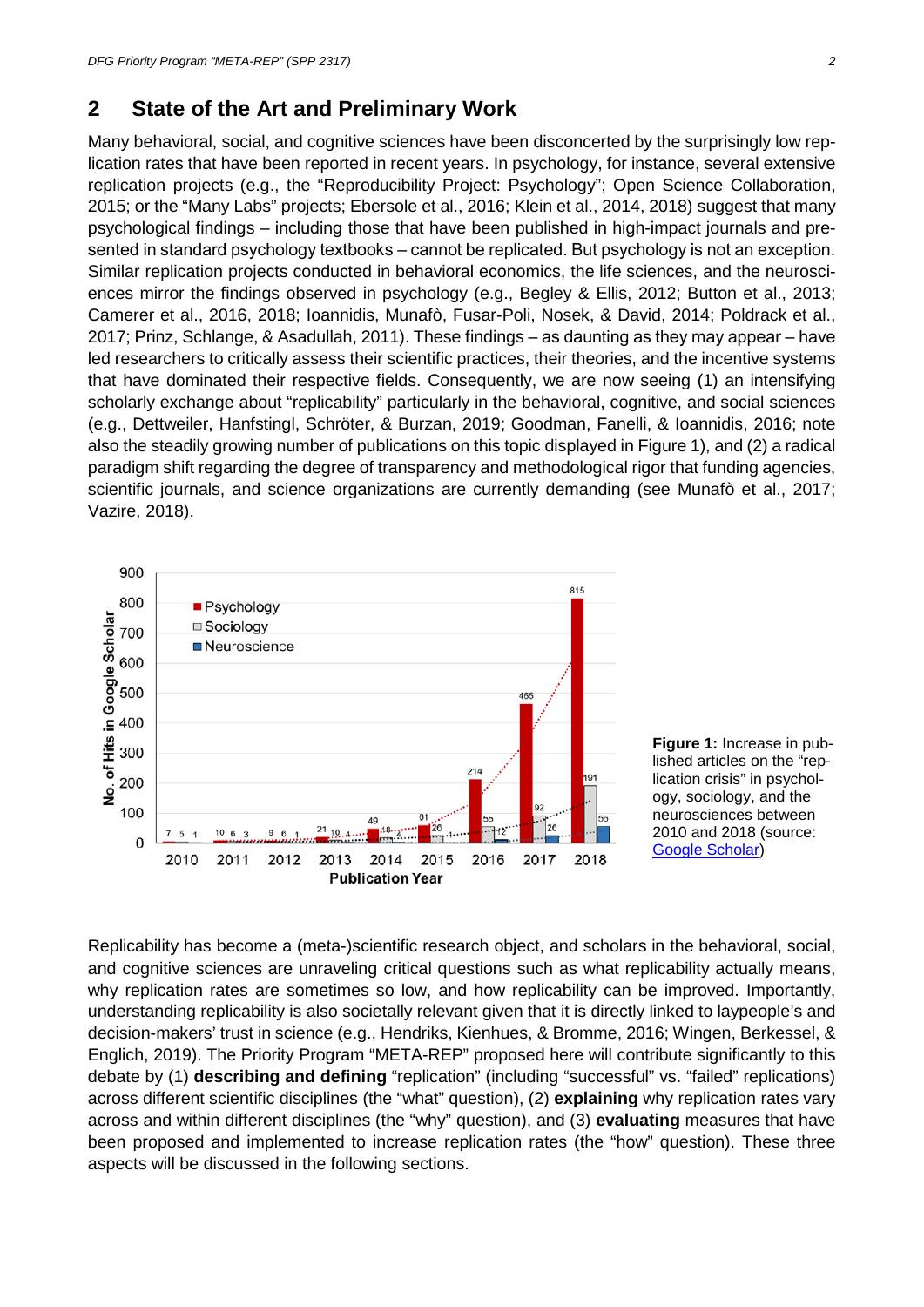## **2.1 The "What" Question: What is Replicability and When Can Replications Be Regarded Successful (vs. Failed)?**

In quantitative research, the term "replication" has been used to characterize a variety of different activities (e.g., Freese & Peterson, 2017). These activities can be categorized along two dimensions, that is, (1) whether or not new data were collected for the replication, and/or (2) whether the replication differed from the original study regarding design, measures, or data analysis. Combining these two dimensions results in a 2×2 matrix (see Table 1). Although the specific terms sometimes differ across disciplines (Barba, 2018; Duvendack, Palmer-Jones, & Reed, 2017; Goodman et al., 2016; Hamermesh, 2007; National Academies of Sciences, Engineering, & Medicine, 2019) and different disciplines have focused on different cells so far (Christensen, Freese, & Miguel, 2019), the basic idea can be applied to all empirical sciences.

|                                                       | Using the same data             | By collecting new data                                                      |
|-------------------------------------------------------|---------------------------------|-----------------------------------------------------------------------------|
| Same materials, methods,<br>code (i.e., no deviation) | <b>Reproducibility Analysis</b> | Direct/"Exact" Replication                                                  |
| Different materials, meth-<br>ods, code etc.          | <b>Robustness Analysis</b>      | <b>Generalizability Analysis (Exten-</b><br>sion; "Conceptual" Replication) |

**Table 1:** Types of "Replications" in the Behavioral, Social, and Cognitive Sciences

Apart from the question what "replication" means and how it is understood in different disciplines, an unresolved question is when a replication attempt can be considered "successful" vs. "failed." Regarding *reproducibility* (the upper left cell in Table 1), the question is how much deviation from the originally reported result is acceptable: zero changes, a particular absolute or percentage deviation? For instance, in brain imaging research, which is typical in the cognitive neurosciences, the question how much spatial overlap (i.e., in voxels) is sufficient to count as a successful "spatial replication" is unclear (Hong, Yoo, Han, Wager, & Woo, 2019). For *robustness* analyses, *direct replications*, and *conceptual replications*, defining "success" vs. "failure" is even more difficult. The problem starts with a proper definition of the "replicandum" (see Earp & Trafimow, 2015; Wong & Steiner, 2018). The question is: what is it that needs to be replicated exactly?

For example, in their *Reproducibility Project: Psychology*, which conducted "direct" replications (the upper right cell in Table 1), the Open Science Collaboration (2015) analyzed whether the effect observed in the replication study was statistically significant in the same direction as the effect observed in the original study, and whether the original point estimate of the population effect size was within the replication studies' confidence interval. In addition, the authors used a subjective assessment of the replication success. Other authors proposed alternative approaches to classify (LeBel, McCarthy, Earp, Elson, & Vanpaemel, 2018) or quantify replication success, building, for instance, on "small-telescope testing" (Simonsohn, 2015), Bayesian inference (Patil, Peng, & Leek, 2016; Verhagen & Wagenmakers, 2014), or estimates of the *a priori* probability of replicating a "true" effect (Trafimow, 2018). To date, there is no single accepted definition or operationalization of "replication success" within or across disciplines (see also Nosek & Errington, 2019). Notably, replicability baserates may vary considerably across disciplines and sub-fields within a discipline: the cognitive sciences are more likely to deal with "anthropologically constant" effects than, for instance, social psychology (Gergen, 1976, 1996). In order to evaluate and compare replication rates across disciplines, replicability base-rates (or priors) and discipline-specific sampling errors need to be taken into account (see Bird, 2018; Ioannidis, 2005; Ulrich et al., 2016).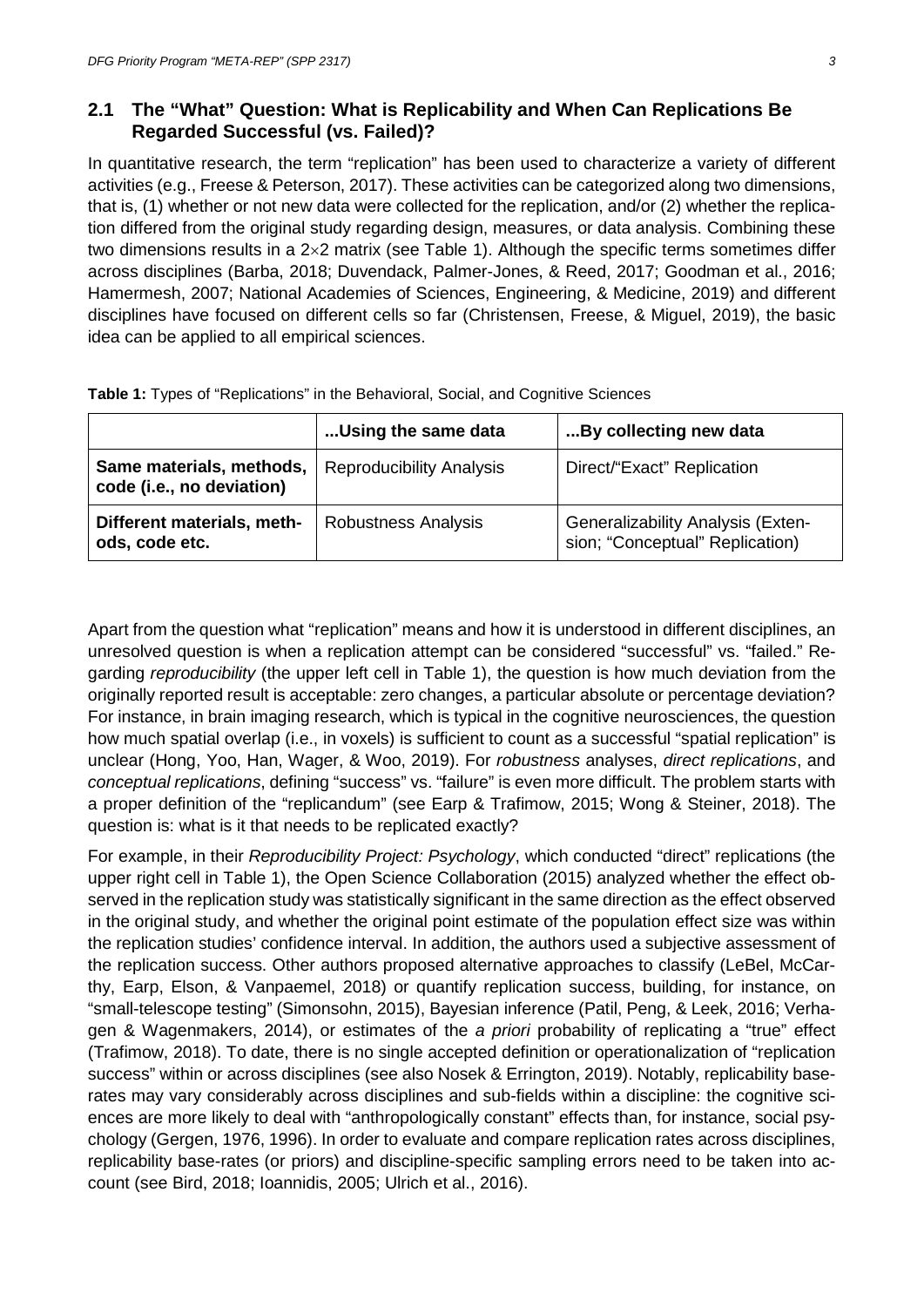In addition, there has been some debate about whether previous replication projects (such as the *Reproducibility Project: Psychology*) might have underestimated the "true" replicability of behavioral, social, and cognitive science effects. For instance, several scholars have highlighted that the studies included in the *Reproducibility Project: Psychology* – the last study in a multiple-study paper published in one of three high-impact journals in psychology  $-$  might be particularly susceptible to an upward-biased effect size estimate (e.g., Fiedler, 2018a; Gilbert, King, Pettigrew, & Wilson, 2016; Ingre & Nilsonne, 2018). One consequence of this upward bias in the original study is that replication studies are often underpowered (Erdfelder & Ulrich, 2018; Etz & Vandekerckhove, 2016). Also, the finding that effect size estimates in the replication studies were considerably lower than in the original studies might represent a regression artifact (Fiedler & Prager, 2018).

The Priority Program proposed here – "META-REP" – will scrutinize the conceptual and empirical tenability of these arguments and, thus, bring some order into the current debate about replicability and replication success in the behavioral, social, and cognitive sciences. More specifically, projects included in "META-REP" will

- 1. **evaluate, compare, and refine methodological and statistical approaches** to estimate reproducibility, robustness, "direct" replicability, and generalizability, respectively, and assess their applicability in different disciplines – these approaches include, for instance, "systematic forking paths"/"specification curve"/"multiverse" analyses (see Simonsohn, Simmons, & Nelson, 2015; Steegen, Tuerlinckx, Gelman, & Vanpaemel, 2016; for examples, see Lonsdorf, Klingelhöfer-Jens, et al., 2019; Rohrer, Egloff, & Schmukle, 2017; Wacker, 2017; or the [#narps Project in](https://www.narps.info/index.html#about)  [NeuroImaging\)](https://www.narps.info/index.html#about), base-rate corrected replication rates (Bird, 2018), conditional causal effects estimates (Wong & Steiner, 2018), Bayesian estimates (Patil et al., 2016; Verhagen & Wagenmakers, 2014), or "replication closeness" indicators (Trafimow, 2018);
- 2. **assess the extent** to which reproducibility, robustness, "direct" replicability, and generalizability indices (in replication projects and meta-analyses) may provide a biased picture of the "true" replicability in different sciences (e.g., Fiedler & Prager, 2018; Stanley & Spence, 2014; Carter, Schönbrodt, Gervais, & Hilgard, 2019) and develop methods to correct for these biases;
- 3. by using best-practice approaches, **provide a valid and systematic picture** of the reproducibility, the robustness, the "direct" replicability, and the generalizability of behavioral, social, and cognitive science findings, while taking a more heterogeneous and more representative range of effects and methods ‒ as well as specific historic and political backgrounds of different research areas - into account.

### **2.2 The "Why" Question: Why Do Replications Fail, and Why Do Replication Rates Vary Within and Across Disciplines?**

Accepting that the behavioral, social, and cognitive sciences do have a problem with the replicability<sup>[1](#page-3-0)</sup> of their effects inevitably leads to the "why" question. What are the causes and conditions that have led to (or amplified) this problem? Much has been speculated about these causes and conditions (e.g., De Boeck & Jeon, 2018; Nelson, Simmons, & Simonsohn, 2018; Nosek, Ebersole, DeHaven, & Mellor, 2018, just to name a few), but a systematic empirical investigation of these causes and conditions across disciplines is lacking. Two reasons for low replication rates have been discussed in depth so far: inflated false-positive rates and the underappreciated context dependency of effects.

<span id="page-3-0"></span><sup>&</sup>lt;sup>1</sup> For reasons of simplicity, we will use "replicability" as an umbrella term here (instead of mentioning all four types of "replications" listed in Table 1). Yet, the arguments discussed here apply, in principal, equally well to reproducibility, the robustness, the "direct" replicability, and the generalizability of findings in the behavioral, social, and cognitive sciences.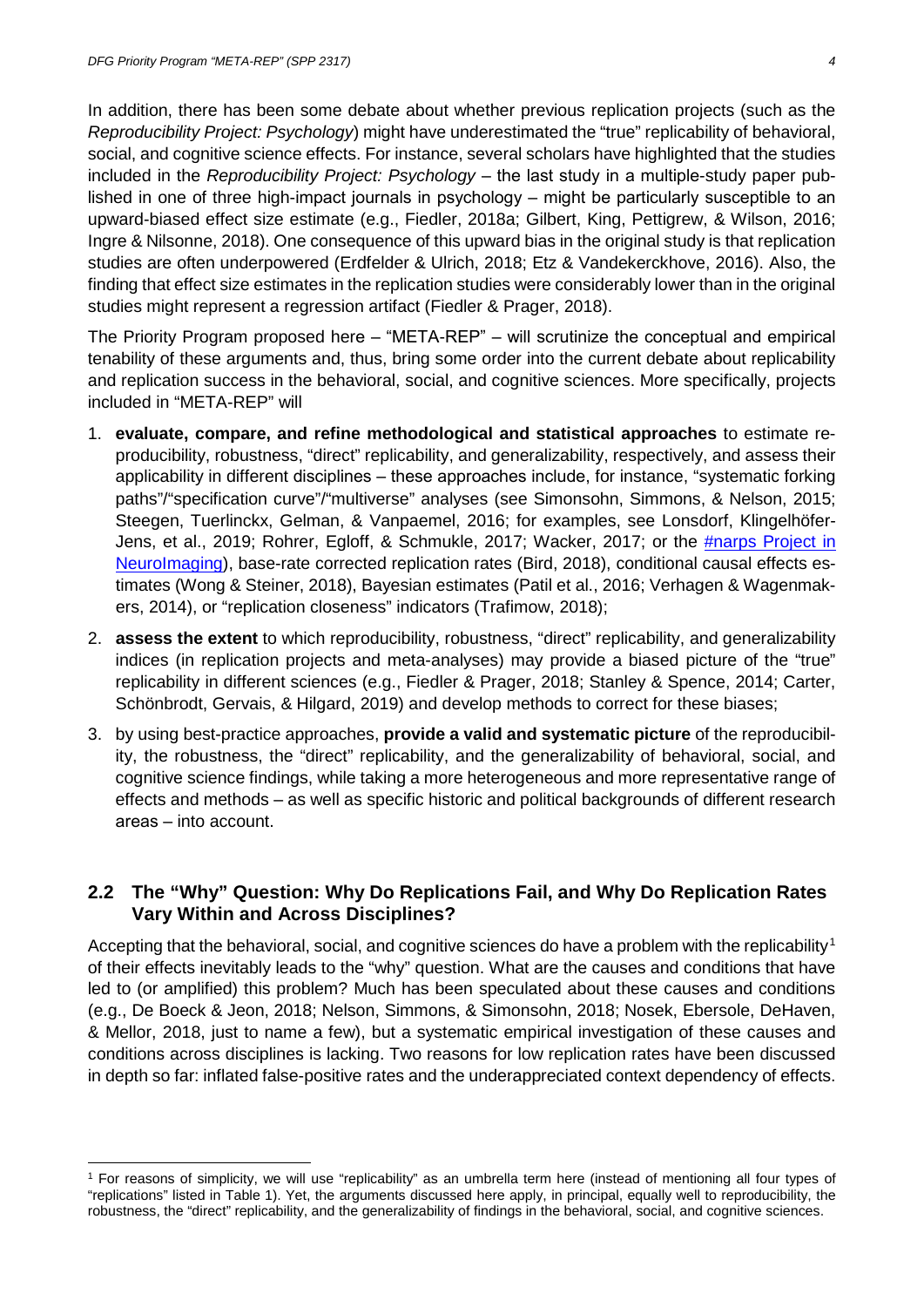#### **2.2.1 Inflated False-Positive Rates**

The assumption underlying this argument is that many effects are not reproducible, robust, and "directly" replicable (see Table 1) because they never existed in the first place – stated differently, that the literature is full of "false positive" findings (e.g., Ioannidis, 2005; Simmons, Nelson, & Simonsohn, 2011). Needless to say, effects that do not exist are unlikely to be replicated.

Causes for inflated false-positive rates can exist both on the individual (i.e., researcher) level as well as on the system (i.e., scientific community) level. On the *individual* level, "Questionable Research Practices" (QRPs; see Bakker, van Dijk, & Wicherts, 2012; John, Loewenstein, & Prelec, 2012; Sim-mons et al., [2](#page-4-0)011; see also Fiedler & Schwarz, 2016)<sup>2</sup> and unintended errors ("honest mistakes") may explain the non-replicability of a specific finding (Nuijten, Hartgerink, van Assen, Epskamp, & Wicherts, 2016). Notably, QRPs are not necessarily applied in bad faith; their prevalence may also reflect the perpetuation of (inappropriate) norms in a field (Smaldino & McElreath, 2016), the adoption of practices that are no longer applicable in a new context, or by motivated reasoning (Ioannidis et al., 2014). On the *system* level, publication bias (i.e., a system that favors the publication of hypothesis-congruent / "significant" over hypothesis-incongruent or "non-significant" results; e.g., Franco, Malhotra, & Simonovits, 2014; Nosek, Spies, & Motyl, 2012; Szucs & Ioannidis, 2017; Wilson & Wixted, 2018) or conflicts of interest (Lieb, van der Osten-Sacken, Stoffers-Winterling, Reiss, & Barth, 2016) can inflate false-positive rates and cause upward-biases regarding reported effects in the literature.

On the one hand, publication bias itself is sufficient to produce high false-positive rates, even if no QRPs are executed on the individual level. Low base rates of true effects and low statistical power (due to small sample sizes) amplify this problem (Ioannidis, 2005). On the other hand, publication bias and other aspects of the academic incentive structure (e.g., hiring decisions based on quantitative output in terms of publications and external funding, Dougherty & Horne, 2019) amplify individual-level processes by incentivizing researchers to exploit their analytical flexibility or to abandon "double-checking" for errors.

Notably, the discussion about QRPs (and the extent to which they result in false positives) has focused on experimental lab research, which is dominant in (some sub-disciplines within) psychology, behavioral economics, or the neurosciences. For instance, neuroscientists typically deal with highdimensional data and an excessive work-flow flexibility allowing thousands of different options to analyze their data (Carp, 2012; Luck & Gaspelin, 2017; Poldrack et al., 2017) and massive requirements for correction of multiple comparisons (e.g., Eklund, Nichols, & Knutsson, 2016). At the same time, sample sizes (Turner, Paul, Miller, & Barbey, 2018) and, hence, statistical power is typically low (Button et al., 2013; Cremers, Wager, & Yarkoni, 2017). In the social sciences (such as quantitative sociology), by contrast, observational data are prevailing (Freese & Peterson, 2017), and there are often hundreds of justifiable possibilities to specify analytical models (e.g., in terms of which subgroups, variables, or interaction terms to be included in regressions; and which regression models to be used; see e.g. Christensen et al., 2019). At the same time, the number of cases is very large, meaning that there is a high statistical power to detect even very small effects. Thus, in quantitative sociology and other social science disciplines, the large analytical flexibility in combination with non-transparent reporting practices may be a more severe cause for non-replicability than the selective publishing of research observed in experimental psychology (Christensen et al., 2019; Christensen & Miguel, 2018; Munoz & Young, 2018; Wuttke, 2019).

<span id="page-4-0"></span><sup>&</sup>lt;sup>2</sup> Such QRPs include (a) the selective reporting of statistically significant findings in a dataset (while neglecting non-significant ones; cf. Renkewitz, Fuchs, & Fiedler, 2011), (b) the strategic inclusion vs. exclusion of outliers (in order to decrease the *p*-value of one's focal effect), (c) the strategic inclusion of covariates and/or interaction terms (cf. Christensen et al., 2019) into the model, (d) strategic decisions to sample more participants (in order to make the focal effect statistically significant) or to stop data collection (if the *p*-value is below .05), and (e) "HARKing" ‒ hypothesizing after the results are known (Kerr, 1998).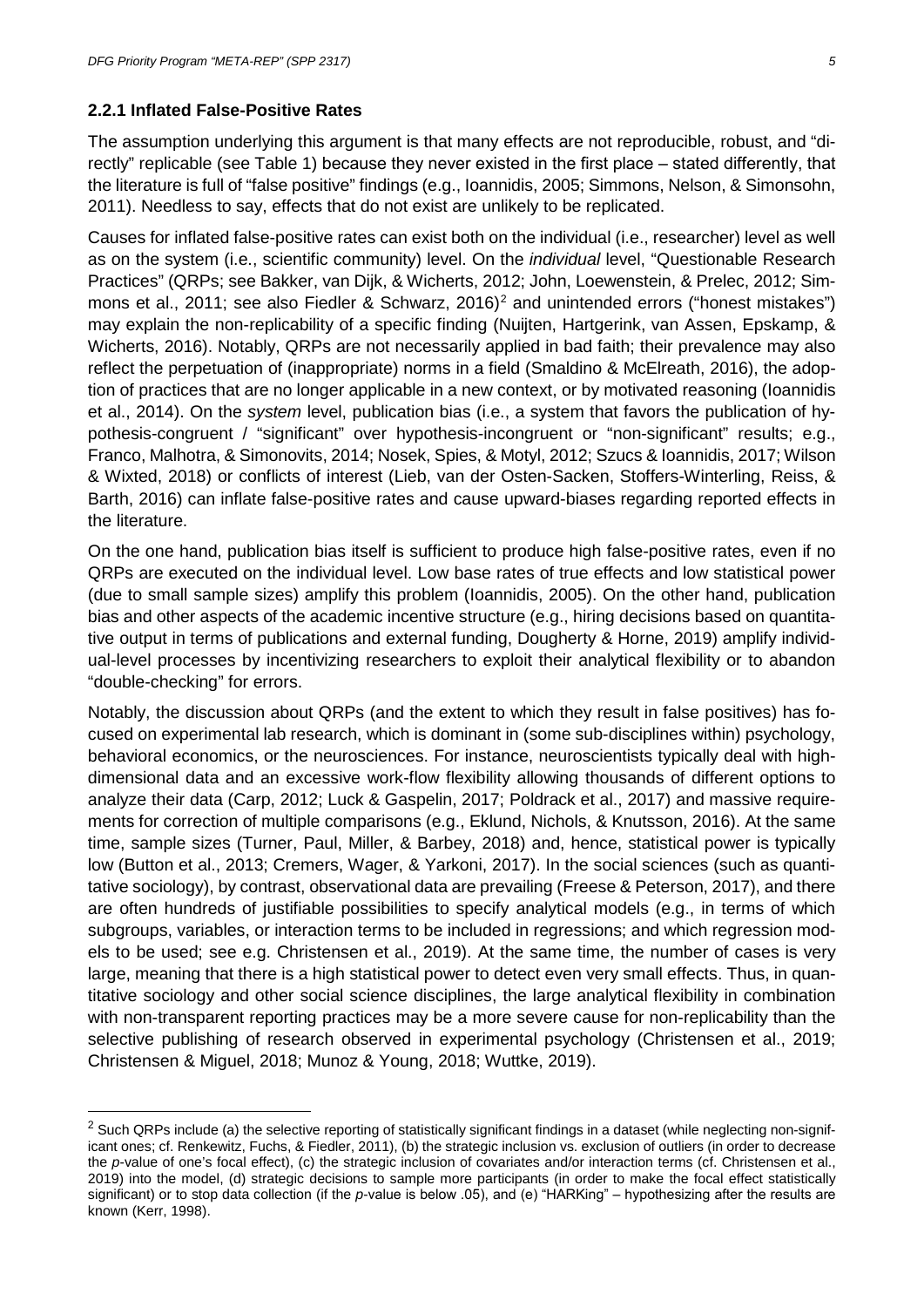Currently, meta-science theories on the incentive structures fostering QRPs are largely missing (see Auspurg & Hinz, 2017; Cottrell, 2014; Feigenbaum & Levy, 1993). There is some theoretical work on incentive structures in science (see already Merton, 1957), but hardly any systematic research that links these incentive structures to replicability. However, only a clear understanding of the norms and the mechanisms according to which academic institutions and scientific communities operate will eventually help us produce robust and replicable research (Wuttke, 2019). By inviting research projects that specifically analyze the impact of individual- and system-level causes as well as their interactions on replicability, the proposed "META-REP" program will contribute to a better understanding and cross-disciplinary exchange on how false-positive rates in the literature can be explained. More precisely, projects included in "META-REP" will

- 1. **systematically document and compare** research practices, incentive systems, journal policies, and (implicit and explicit) normative expectations in specific areas (e.g., publication pressure; see Dougherty & Horne, 2019) in the behavioral, social, and cognitive sciences and their respective impact on replication rates (e.g., by correlating changes in norms to replication rates or by experimentally manipulating incentive systems);
- 2. **compare the impact** of system-immanent incentive structures with other, more generic societal factors (such as societal expectations towards scientists, political pressure, conflicts of interest, media attention, etc.) on individual practices and norms in different disciplines;
- 3. **re-analyze existing replication projects and meta-analyses** (i.e., meta-meta-analysis) with regard to individual- and system-level factors that produce biases in original and/or replication research (e.g., investigating publication bias in publication bias research; see Dubben & Beck-Bornholdt, 2005).

#### **2.2.2 Context Dependency**

The second argument for low replication rates is built on the assumption that empirical effects in the behavioral, social, and cognitive sciences are much more context-dependent than expected. Context dependency means that the original effect exists under the specific conditions under which it has been tested, but not under any other conditions. Notably, the context dependency argument differs from the false-positive argument described in Section 2.2.1: while the false-positive argument assumes that the reported effect size in an original study was considerably upward-biased (or that the effect did not even exist in the first place), the context-dependency argument acknowledges that the original effect had been estimated correctly, but that it existed only under specific conditions that were unfortunately absent in the replication study, such as sample characteristics, time/zeitgeist, location/culture, experimenter, materials, and methods.

Compared to the false-positive argument, the context-dependency argument has received less attention so far, although some scholars have used the argument to explain (post-hoc) why a particular effect could not be replicated in a "direct" replication project. Thus, context dependency as a possible explanation for the non-replicability of an effect is a double-edged sword: On the one hand, it is extremely informative to elucidate the boundary conditions under which an effect replicates or generalizes across studies. On the other hand, the notion of context dependency can be strategically used to "explain" the non-replicability of an effect, that is, to shield the effect from being challenged. This strategy is scientifically inappropriate because it immunizes a theoretical claim and makes it unfalsifiable (Lakatos, 1976; Meehl, 1990; Zwaan, Etz, Lucas, & Donnellan, 2018). The latter problem may explain why some scholars are so skeptical about the context dependency argument in the replicability debate. Nonetheless, it is theoretically plausible to assume that context dependency does predict replicability for some content domains.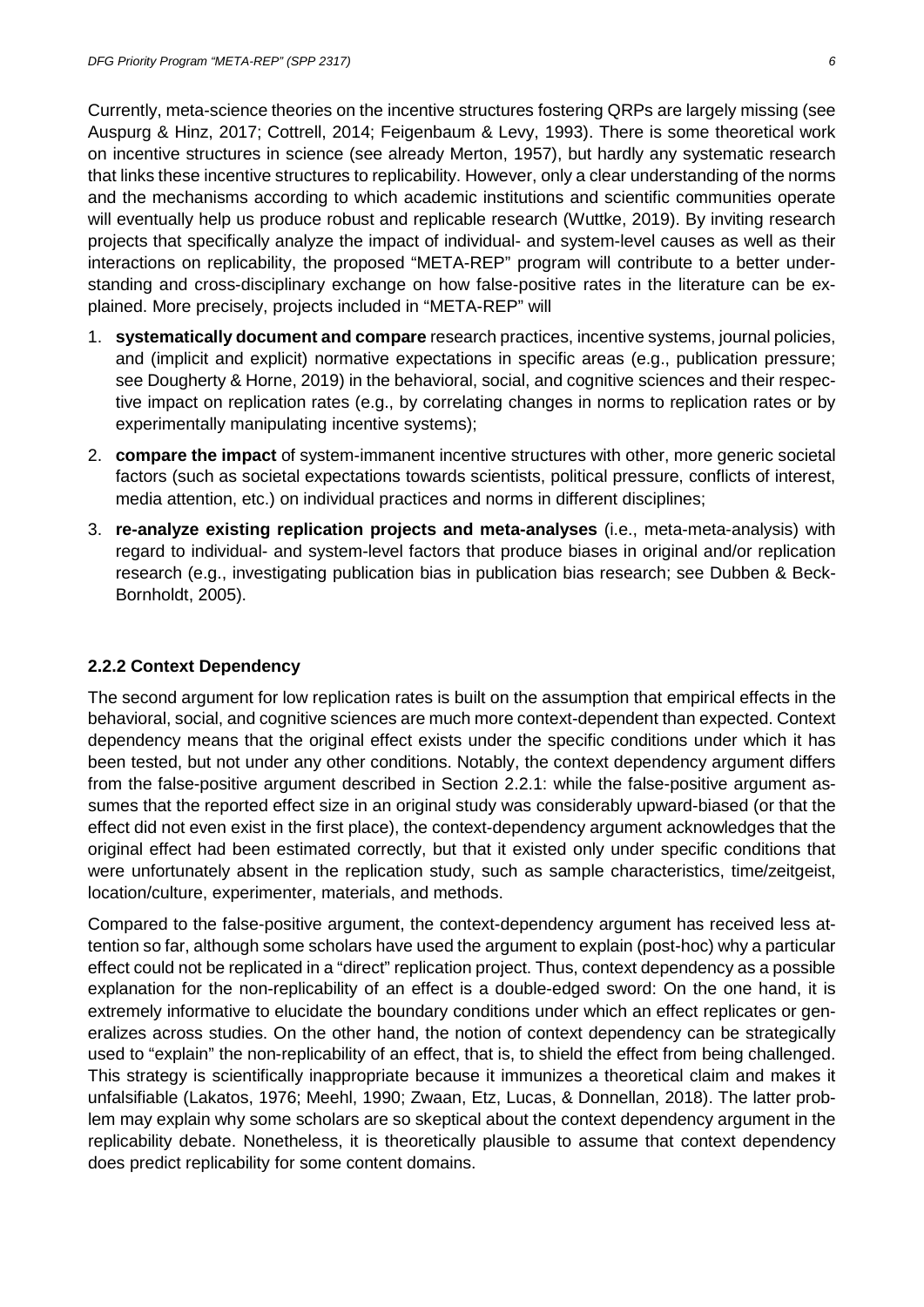Empirically, the context-dependency argument has received inconclusive support so far. On the one hand, by re-analyzing the *Replication Project: Psychology* data (Open Science Collaboration, 2015), Van Bavel, Mende-Siedlecki, Brady, and Reinero (2016) showed that the extent to which the effects were rated as context-sensitive (by experts) reliably predicted their replicability (for a critique on Van Bavel et al.'s approach, however, see Inbar, 2016). On the other hand, findings from the "ManyLabs 2" project (Klein et al., 2018), a concerted attempt to replicate 28 psychological effects, suggest that the specific context characteristics investigated here (i.e., culture, task order, lab vs. online setting) did not substantially moderate effect sizes. Of course, this does not rule out the possibility that other context variables moderate the effects. More systematic research is therefore needed to elucidate "context dependency" both conceptually and empirically (Pettigrew, 2018).

One important question that needs to be answered is whether variation in observed effect sizes (e.g., as observed in a ManyLabs study) is due (a) to a "true" heterogeneity of the focal effect as a function of moderators that are theoretically meaningful (because they qualify the effect on a conceptual level) or (b) to moderator effects on the operational or measurement level (i.e., construct validity; see Gollwitzer & Schwabe, 2019). For instance, studies suggesting that an experimental effect exists in some cultures, but not in others may either signify that the effect is truly culture-specific (e.g., Henrich, Heine, & Norenzayan, 2010; Kerr, Ao, Hogg, & Zhang, 2018), that a manipulation has "worked" in some cultures, but not in others (e.g., Magraw-Mickelson & Gollwitzer, 2018), or that measurement properties of the observed dependent variable differ across cultures (i.e., measurement invariance; see Hussey & Hughes, 2018).

Notably, context variables that appear "operational" at first glance may moderate the effect systematically and constitute substantive boundary conditions for an effect to emerge. A very good example in that regard is a series of projects that aimed at replicating the classic "facial feedback" effect (Strack, Martin, & Stepper, 1988), which is based on the hypothesis that activating the *Zygomatic major* (i.e., the "smiling muscle"), for instance, by holding a pen sidewise in one's mouth, makes participants find cartoons more amusing than, for instance, holding the pen lengthwise in one's mouth. A registered replication project involving 17 labs was unable to replicate the original effect (Wagenmakers et al., 2016), but the replication studies differed in a number of aspects from the original study. One difference was that, in the replication studies, participants were monitored via webcams (which did not exist in the 1980s). Recently, Noah, Schul, and Mayo (2018) were able to show that exactly this difference can account for the non-replicability of the original effect, and that being monitored is a substantive (and psychologically reasonable) boundary condition of the "facial feedback effect." This example shows the (hitherto unexploited) value of elucidating the contextdependency of effects and of differentiating between theoretically meaningful (i.e., substantive) and theoretically irrelevant (i.e., operational) moderator effects of "context."

In their critical commentary to the *Reproducibility Project: Psychology*, Gilbert et al. (2016) discuss other examples of context-related boundary conditions that may explain failed replications (for a response to their comment, however, see Anderson et al., 2016). Accepting that effects are contextspecific and systematically depend on boundary conditions, and that these boundary conditions can be more or less theoretically relevant is important to correctly interpret "failed" replications, but only if these boundary conditions can be correctly estimated, are specified *a priori*, and are replicable themselves (Hardwicke & Shanks, 2016). The context-dependency argument also underscores the need for conceptual replications (or "generalizability analyses;" see Table 1). While there is now a certain consensus about the methodological criteria for "direct" replications (e.g., Erdfelder & Ulrich, 2018), the conceptual and empirical basis for conceptual replications is currently debated on various levels (i.e., philosophy of science, methodology, theory-building).

In sum, while there have been some valuable attempts to elucidate the context dependency of observed effects in the social, behavioral, and cognitive sciences, much more needs to be done across disciplines to fully understand when and why effects can or cannot be replicated and whether this is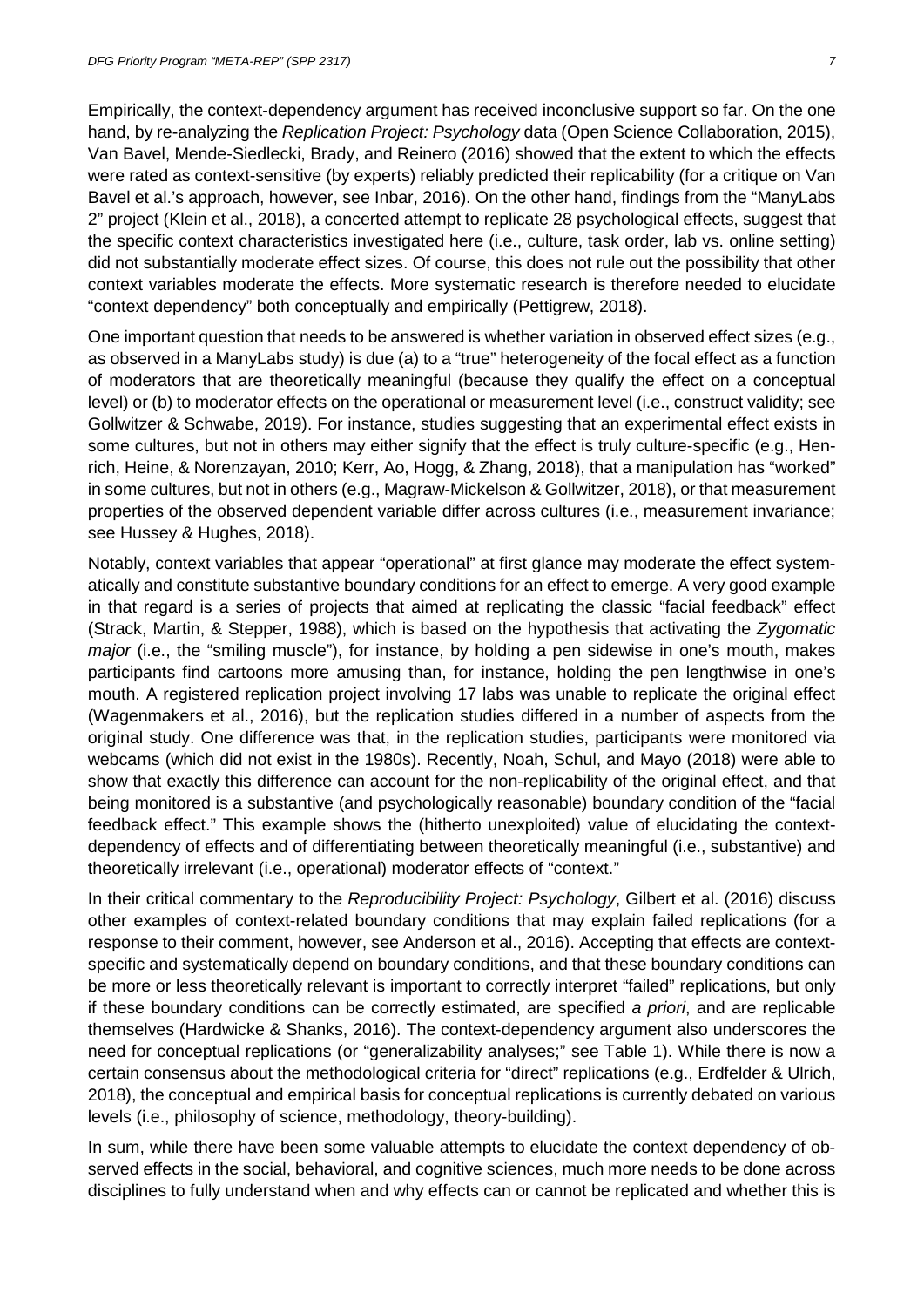due to variations of the effect itself or to methodological conditions under which the effect is investigated. Thus, individual projects included in "META-REP" will

- 1. **re-analyze existing data** (from meta-analyses and replication projects) with regard to the effects of (1) manipulation heterogeneity, (2) measurement invariance, and (3) sample characteristics on the heterogeneity / non-replicability of effects in different areas;
- 2. **analyze the usefulness of conceptual replications** from (1) a philosophy of science perspective (Feest, 2019), (2) a conceptual ("theory-building") perspective (i.e., how does a theory need to be specified in order to allow for appropriate conceptual replications; see Glöckner & Betsch, 2011), (3) a pragmatic perspective (i.e., what are standards for useful "close" or conceptual replications; see Brandt et al., 2014; Crandall & Sherman, 2016), and (4) a cost-benefit perspective (Miller & Ulrich, 2016);
- 3. **evaluate the impact** of underspecified theories, design characteristics, and invalid/questionable measurement models ("pseudo-measurements") on replication rates in different research areas.

### **2.3 The "How" Question: How Can a Sufficiently High Level of Replicability be Maintained Within and Across Disciplines?**

Many of the remedies that have been proposed in the literature so far focus almost exclusively on methodological practices, such as implementing "open science" and stricter data management standards; demanding more highly-powered studies; asking researchers to report their statistical results in more detail (e.g., effect size estimates and confidence intervals); encouraging Bayesian hypothesis testing in lieu of null hypothesis significance testing; or banning inferential statistics from being reported in a paper altogether (e.g., Trafimow & Marks, 2015; for an evaluation of this practice, see Fricker Jr., Burke, Han, & Woodall, 2019). Recently, De Boeck and Jeon (2018) argued that although the literature is rife with suggestions on how to increase replication rates – including statistical "corrections" for biases, errors, and questionable research practices –, many of these suggestions are built on untested assumptions, and some of the suggestions may have unintended side effects. Thus, a systematic evaluation of these suggestions is needed, with regard to (a) the plausibility of their underlying assumptions, (b) their acceptability and implementability in different research areas and disciplines, (c) their effectiveness with regard to the primary outcome variable (i.e., replication rates), and (d) their unintended side effects.

Among the methodological remedies mentioned before, the implementation of "open science" standards in the context of article submissions and funding proposals has been most enthusiastically em-braced, but also most heatedly discussed in the scientific community.<sup>[3](#page-7-0)</sup> By motivating researchers to commit to these "open science" standards, the proponents of this view hope to decrease the prevalence of questionable research practices and honest mistakes (see Section 2.2.1) and, thus, to improve replication rates (e.g., Grahe, 2018; Jussim, Crawford, Anglin, Stevens, & Duarte, 2016; Kidwell et al., 2016; Sakaluk & Graham, 2018; Wicherts, Bakker, & Molenaar, 2011; Wicherts, Veldkamp, Augusteijn, Bakker, Van Aert, & Van Assen, 2016). However, three issues are worth discussing. *First*, we currently do not know whether these measures have any effect on increased replication rates. For example, even if there were more open data and analysis code available, QRPs

<span id="page-7-0"></span> <sup>3</sup> Although the umbrella term "open science" is defined much more broadly (e.g., OECD, 2015), the following six facets of "open science" are particularly relevant (see LeBel et al., 2018; Spellman, Gilbert, & Corker, 2017): (1) Preregistered specification of the empirical hypotheses, the sampling and recruitment procedure, the analytical procedure, etc., (2) Compliance with reporting standards, such as adhering to established or newly developed reporting guidelines (e.g., the CON-SORT guidelines for randomized controlled trials established in the life sciences; Schulz, Altman, & Moher, 2010), (3) Open materials, including study materials, videos or protocols showing mock trials of the experimental procedure, etc., (4) Data sharing in compliance with the FAIR principles (findable, accessible, interoperable, re-useable; see Wilkinson et al., 2016) and with current data documentation standards, such as DDI [\(https://www.ddialliance.org/\)](https://www.ddialliance.org/), (5) Reproducible analysis code, and (6) Sharing research output (open access).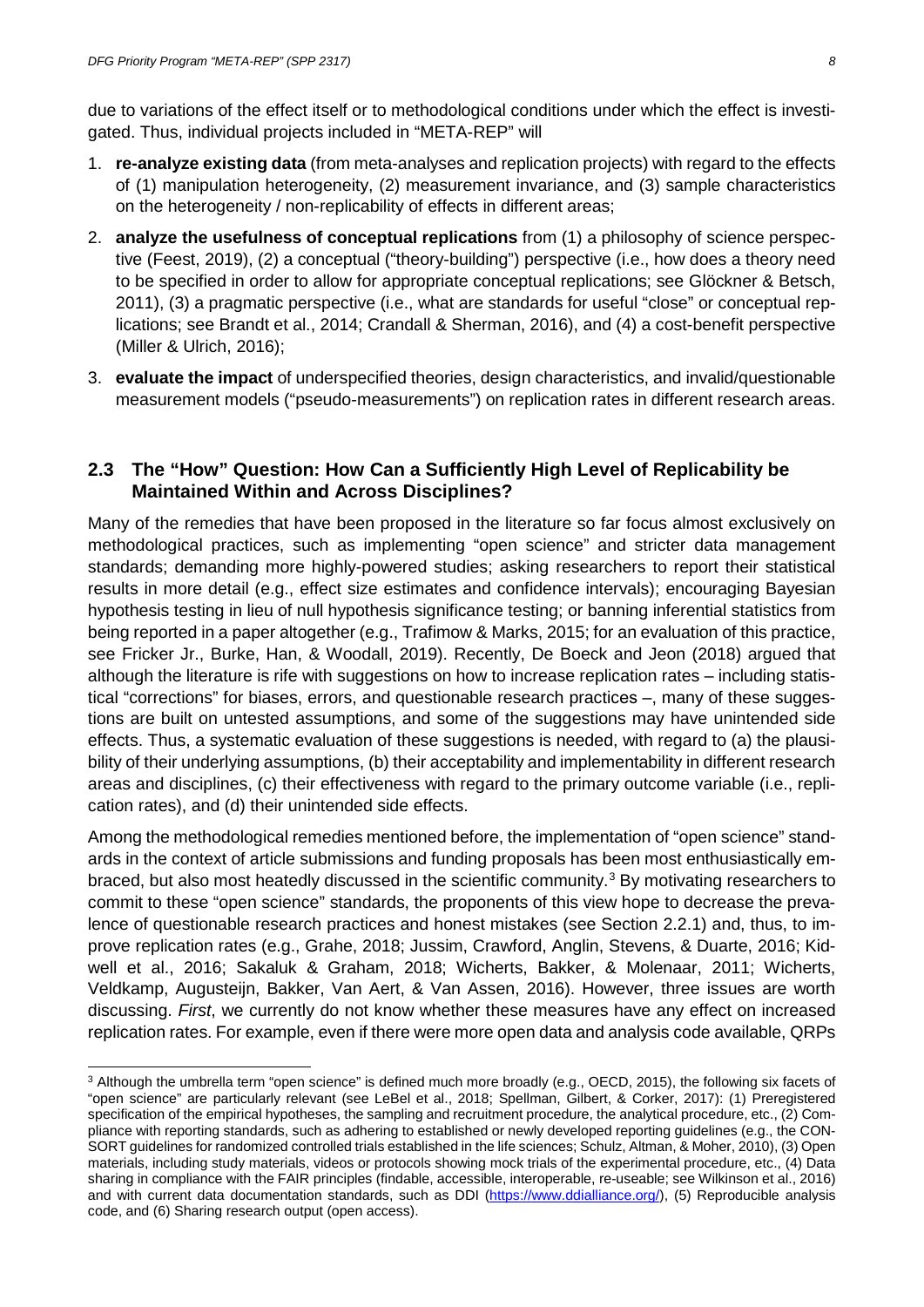and errors might still exist, simply because researchers are lacking incentives to reproduce or replicate others' work (as replications are more difficult to publish and also less rewarding in terms of scientific recognition than "original" findings; see already Merton, 1957; Feigenbaum & Levy, 1993). Experiences in economics and political science have shown that published data and materials alone are not sufficient to make results reproducible; journals might also have to hire "data managers" who carefully check all files for errors and inappropriate statistical procedures (Vilhuber, 2019).

*Second*, while information about low replication rates (unsurprisingly) decreases laypeople's trust in science, recent research also suggests that information about "open science" reforms and research transparency does *not* increase public trust in science (Anvari & Lakens, 2019; Wingen et al., 2019; but see Hendriks et al., 2016). This demonstrates that seemingly plausible consequences of reforms do not necessarily occur and, hence, warrant empirical evaluation.

And, *third*, some scholars have speculated that enforcing new standards of openness and transparency might have undesired side effects, such as a one-sided focus on data analysis at the cost of proper theory development (Fiedler, 2017, 2018b), a one-sided focus on false positives at the cost of preventing "false negatives" (Fiedler, Kutzner, & Krueger, 2012), the creation of a social dilemma in which individual researchers that adhering to "open science" standards are (or, at least, feel) exploited by those who do not (Abele-Brehm, Gollwitzer, Steinberg, & Schönbrodt, 2019), or an unnecessary bureaucratization of the scientific process with undesirable side effects on researchers' creativity (Brainerd & Reyna, 2018; Kaufman & Glăveanu, 2018).

As of now, there are first preliminary attempts to evaluate the effects of an increasing "open science" culture with regard to its desirable and undesirable side effects (e.g., Vazire, 2018; Wai & Halpern, 2018), but a systematic research program in this regard is lacking. A collaborative effort to evaluate the effects of changes in incentive structures and norms on the systemic and the individual level is necessary; a Priority Program such as "META-REP" would provide the ideal platform for such a collaborative transdisciplinary effort.

Another potential cause of low replicability is a weak logical link between theories and their empirical tests (Glöckner & Betsch, 2011; Muthukrishna & Henrich, 2019; Oberauer & Lewandowsky, 2019). This also relates to the context-dependency argument (see Section 2.2.2), according to which substantive moderator variables may account for heterogeneity in effect sizes. In order to test the effects of these moderators, they need to be specified. Ideally, such a specification builds on a priori theorizing; however, it is more reasonable to assume that theory specification is an iterative process that requires both reasoning and interpreting empirical data. In line with this notion, Glöckner, Fiedler, and Renkewitz (2018) recently suggested that authors store their fully specified theories in a joint and versioned theory database. Such a database would (1) allow authors to efficiently and instantly revise their theory (e.g., add boundary conditions), (2) allow readers (and students) to immediately retrieve the current status of the theory (instead of, for instance, an outdated textbook version), and (3) allow researchers interested in replication to test the relevant versions of a theory. Post-hoc debates between the replicators and the original authors concerning boundary conditions and "hidden moderators" could thus be avoided, and theory development would become a more collaborative enterprise. To date, there is no empirical evidence that "cumulative theory-building" works, how it works best, and whether it is actually likely to have its desired effects (and no undesired side effects).

Taken together, projects included in "META-REP" will

1. **evaluate different measures, strategies, and tools** that have been proposed and implemented to increase replication rates with regard to (a) the theoretical plausibility and empirical validity of their underlying assumptions, (b) their acceptability and implementability in different research areas and disciplines, (c) their effectiveness with regard to the primary outcome variable (i.e., replication rates), and (d) their unintended side effects;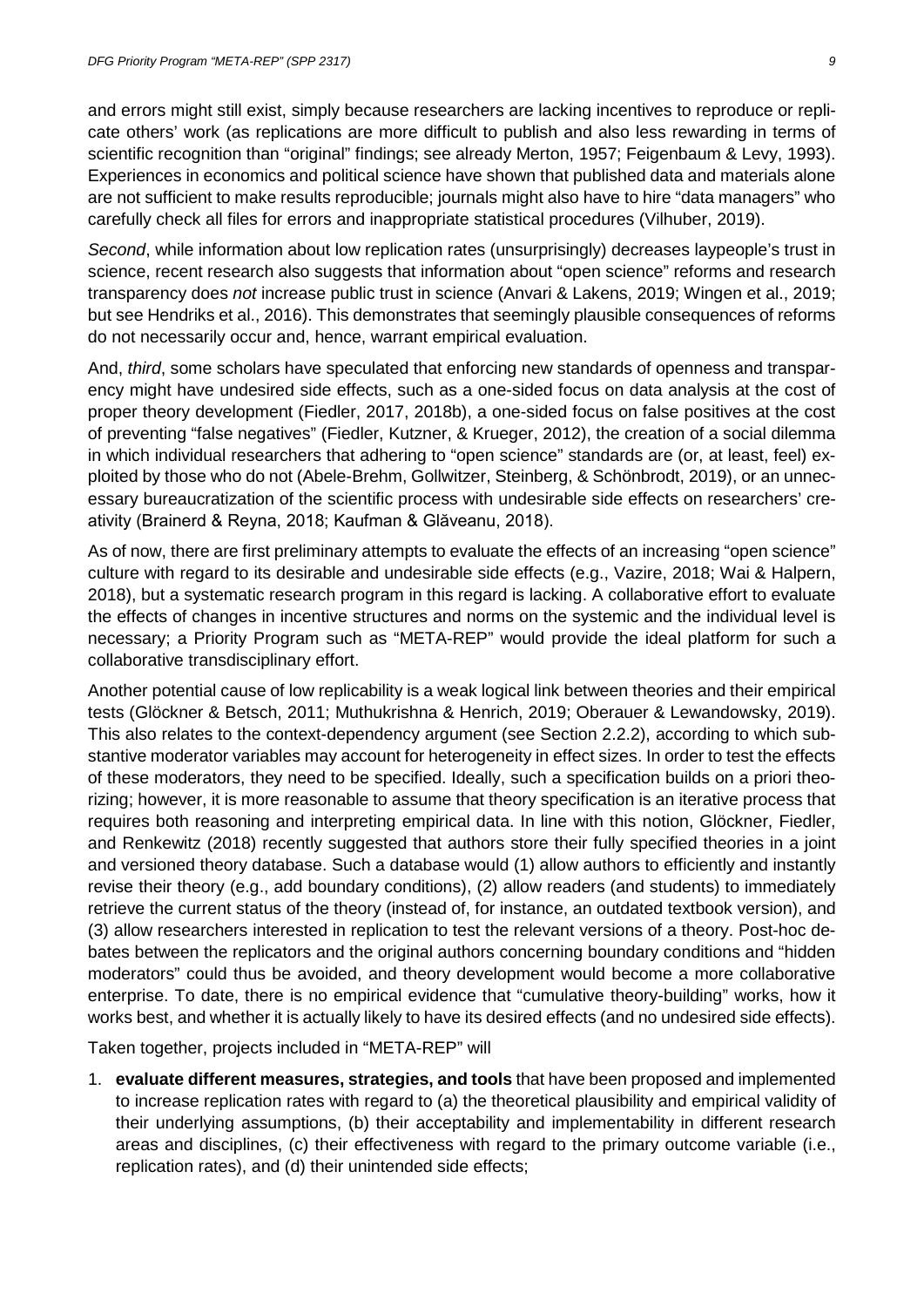- 2. **refine existing suggestions** and propose new suggestions to increase replication rates while keeping a holistic, multi-level approach in mind (i.e., addressing both individual-level and systemlevel conditions as well as their interactions; see also Section 2.1);
- 3. **assess and evaluate instruments** to monitor changes in norms, incentive structures, and scientific practices in different disciplines (e.g., quality assurance measures in scientific journals, funding agencies, and scientific organizations).

## **3 Merits of the Proposal Taking into Account the Objectives of the Program**

### **3.1 Originality of Research Questions in Terms of Topic and/or Methodology**

We are in the midst of a lively and constructive discussion about the meanings and causes of low replication rates in the behavioral, social, and cognitive sciences and about potential improvements for the current situation. Now, the time is ripe to investigate these perspectives systematically and in a collaborative and interdisciplinary fashion. In other words, what is currently needed is a solid, evidence-based, and widely applicable (meta-)science of replicability (or "replication science"). The presently proposed "META-REP" program will contribute to this emerging field by (1) **describing and defining** "replication" (including "successful" vs. "failed" replications) across different scientific disciplines (the "what" question; see Section 2.1), (2) **explaining** why replication rates vary across and within different disciplines (the "why" question; see Section 2.2), and (3) **evaluating** measures that have been proposed and implemented to increase and maintain replication rates (the "how" question; see Section 2.3). The underlying assumption is that replicability is a research object that needs to be treated with the same scrutiny and scientific rigor as any other research object.

To achieve this goal, "META-REP" will focus on replicability in a selected subset of empirical sciences (i.e., the behavioral, social, and cognitive sciences), including psychology (basic and applied), cognitive neuroscience, psycholinguistics, sociology, behavioral economics, and communication science. Of course, replicability is also an issue in other sciences (such as the "hard" natural sciences or the life sciences; see Prinz et al., 2011). Yet, to ensure a certain sense of mutual understanding among researchers involved in "META-REP" and to facilitate collaboration between them, projects joining "META-REP" should focus on issues of replicability specifically in the behavioral, social, and cognitive sciences. We believe that such a focus in necessary to keep "META-REP" as coherent as possible while, at the same time, taking different data structures (such as experimental and observational, low and high dimensional data) and research practices in different disciplines into account. The disciplines mentioned here were selected because they have started treating "(non)replicability" as a phenomenon that warrants a meta-scientific explanation. In addition, these disciplines have already implemented measures to increase replication rates, which now require a systematic evaluation. Contributions from neighboring disciplines, such as philosophy of science, history of science, scientometrics, or the life sciences, are welcome if they explicitly adopt a meta-scientific perspective on replicability in the behavioral/social/cognitive sciences.

### **3.2 Delimitation of Scope Taking into Account the Duration of a Priority Program**

The proposed "META-REP" program comprises two funding phases with three years each, that is, six years in total. In the first funding phase, we expect projects to focus more on the "what" question (describing and defining replication, Section 2.1) and the "why" question (explaining replication, Section 2.2), because a common definition of (non)replicability and a comprehensive understanding of its causes help develop appropriate measures to improve the status quo. Individual projects in the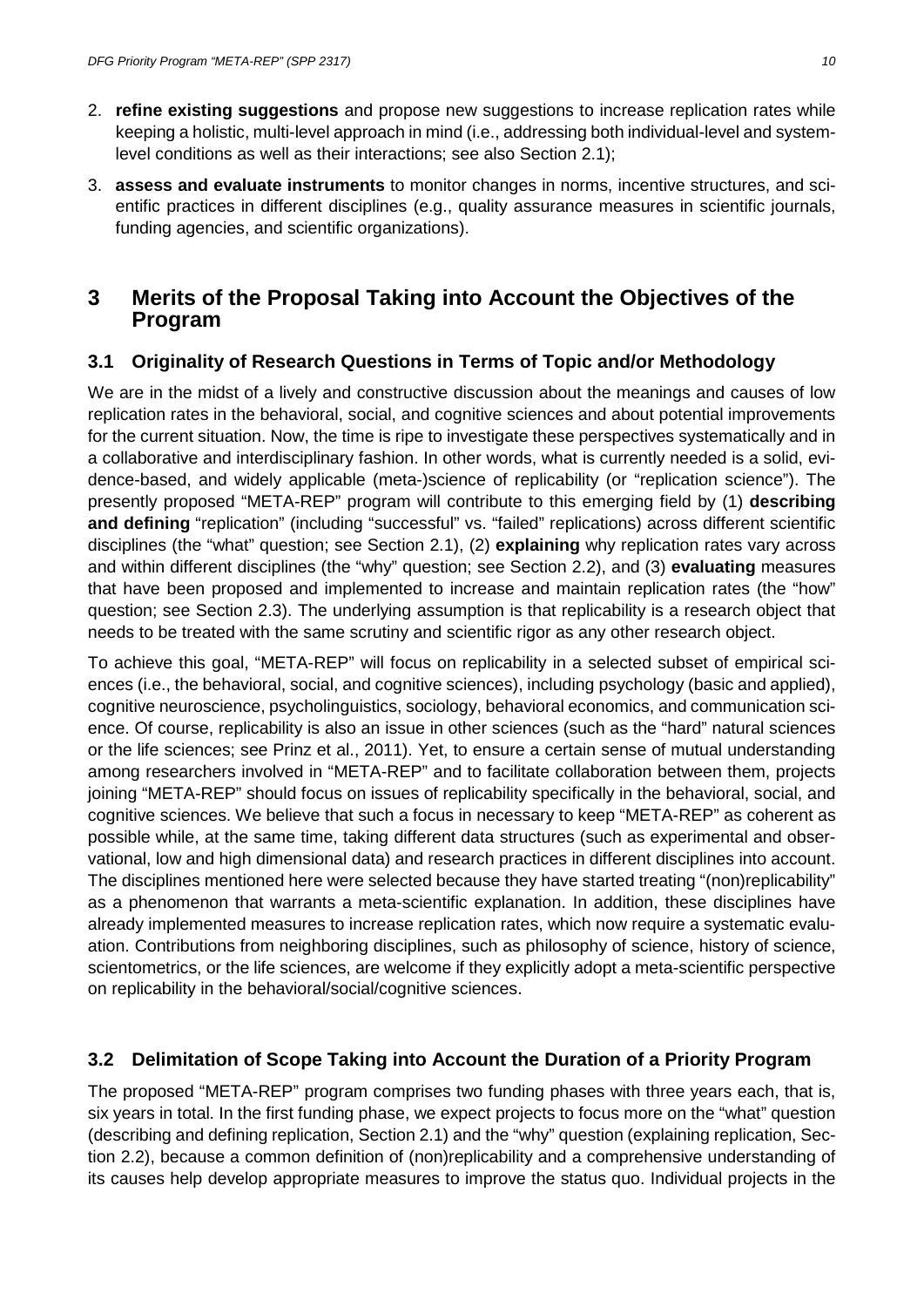second funding phase will focus more on the "how" question, that is, the evaluation of potential improvements and actions as described in Section 2.3.

### **3.3 Coherence of Planned Research Activities**

First, all individual projects will have to adopt a meta-scientific focus on the (non)replicability of findings in the behavioral, social, and cognitive sciences. Project proposals will have to clearly indicate whether they intend to focus on the "what" question (see Section 2.1), the "why" question (see Section 2.2), or the "how" question (see Section 2.3). The list of potential applicants and tentative project titles in Table 2 shows that this is possible and feasible.

Second, to facilitate mutual cooperation and exchange between individual projects in this Priority Program, a collaborative groupware environment will be developed and operated by the Leibniz Center for Psychological Research (ZPID) at the University of Trier. This scientific groupware platform will allow all research groups to easily create, share, synchronize, and discuss all kinds of research-related digital objects (e.g., raw data, experimental control- and statistics scripts, software and documentation) between the partners, tightly integrated with collaboration and communication tools. Following an accepted publication, the research outcomes (e.g. data, scripts, supplements) and the documentation of all processes yielding these outcomes (e.g., communication history, protocol development steps) can be made available long-term as downloadable, annotated files in [Psy](http://www.psycharchives.org/)[chArchives,](http://www.psycharchives.org/) ZPID's certified and GDPR-compliant repository. Sensitive research data, usually raw data, will also be stored in the same repository and made available through a secure access procedure for scientists (requiring in-person appointments to on-site data centers). Furthermore, the workspace and accompanying support infrastructures (developer located at ZPID) will facilitate and coordinate distributed lab projects to harness synergies between projects.

Third, all participating projects will be encouraged to pre-register their hypotheses, methods, and analysis plans (unless their research question is explicitly exploratory, or non-empirical) and to document and share their research data and materials according to the DFG guidelines. The goal of this tool is to render all digital research objects generated in "META-REP" projects reproducible, findable, accessible, interoperable, and reusable. The diverse data collection from this program, to be provided long-term for re-usability via PsychArchives operated by ZPID, will be a rich source for secondary data analysis that might answer substantive as well as meta-scientific research questions that go beyond the primary project goals. The usage of registered reports as publication format will be encouraged where appropriate to alleviate publication bias.

### **3.4 Strategies for Collaborating/Networking across Disciplines and Locations**

In addition to the infrastructural aspects mentioned in the previous section, we will encourage (and even expect) collaborative efforts among individual projects and offer the possibility for

- *Distributed research initiatives*, where individual projects may initiate "deep replication" attempts of a particular effect in a wide network of labs. Certain costs for such initiatives (e.g., for translating the materials into other languages, for participant reimbursement etc.) may  $-$  at least in part  $-$  be covered by the coordination project.
- *Adversarial collaborations*, where dissenting teams/labs (that, for instance, disagree on whether low replication rates are due to inflated false-positive rates or to context-dependency; see Section 2.2) work together to test their respective hypothesis in a most rigid fashion (see Mellers, Hertwig, & Kahneman, 2001; or Kerr et al., 2018, for examples).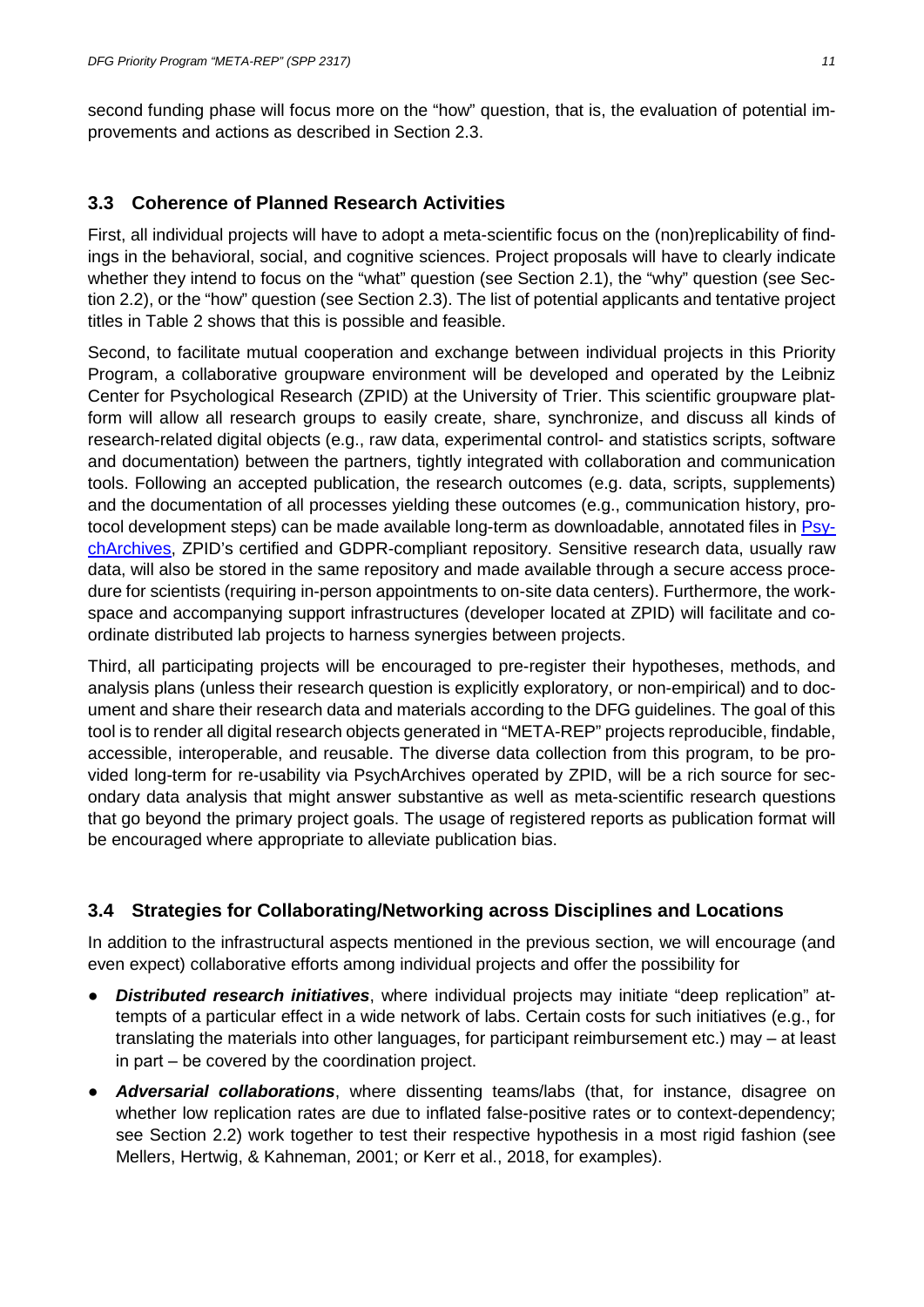- *Cumulative theory-building*, where scholars store a (fully specified) theory that they developed in a "theory database" (Glöckner et al., 2018; see also Section 2.3), allowing researchers from other projects to add boundary conditions or other specifications, and to test specific aspects of that theory in their own project.
- **Data sharing and data pooling**, where all researchers involved in "META-REP" are encouraged to share and use the data generated in the program to the extent that it is informative and useful for their own project. This will be facilitated by a repository, respective tools, and data curation services provided by the requested professional curator to be located at ZPID in Trier.

Project proposals should specify which of the aforementioned forms of collaboration is feasible for them, and − roughly − what such a collaboration could look like. During the selection process of individual projects into the program, the program committee will keep potential opportunities for collaboration among projects in mind. In addition, a kick-off meeting for all PIs will be organized within the first month of the program, that is, right at the start. In this meeting, collaborations between projects will be explicitly elaborated by the PIs.

In addition to these specific measures, networking strategies that have been effective in previous Priority Programs will be implemented in the presently proposed program:

- *Regular meetings* (once a year, with a kick-off meeting at the beginning of each funding period) among all PIs and scientific personnel employed in the respective projects, to take place at LMU Munich (2 days each, 3 meetings in total during the first funding phase)
- **Regular retreats** (in Years 1 and 2 of each funding period) for all PIs and scientific personnel employed in the projects (4 days each). During these retreats, pre- and post-doctoral researchers in the projects will have the opportunity to present the current status of their projects, to receive professional feedback from all PIs, and to "swap papers" with their peers. In addition, external guests (e.g., international collaboration partners, journal editors, representatives from scientific organizations, etc.) will be invited to give talks and participate in discussions.
- **Program-specific workshops** (approx. 2 per year, i.e., 6 in total during the first funding period) specifically designed for the current program. Three workshops will deal with meta-scientific methodological or philosophical aspects or with similar "replicability debates" in other disciplines, for instance, the natural sciences or the life sciences. These "interface workshops", to which researchers from other disciplines will be specifically invited, aim to build bridges between the sciences. Based on the insights from these "interface workshops", we will also discuss whether "META-REP" should be thematically broadened in the second funding phase. In addition to these "interface workshops", other workshops will be specifically designed for pre- and post-doctoral researchers in the program. One workshop per funding period will be on "good scientific practice" (following the curriculum developed by the "*Ombudsman für die Wissenschaft*").
- **International Conferences** on Replication Science (at the end of the first and the second funding period, i.e., Years 3 and 6). At this conference, projects will present their findings to a wider, and more interdisciplinary audience. Researchers, representatives from scientific organizations (such as the APA or the APS) and from funding agencies (such as the European Commission), science journalists, and other interested individuals will be invited to discuss the state of replication research and the situation of behavioral, social and cognitive science as a whole in a broader context. Thus, these conferences aim to disseminate the findings obtained in the Priority Program to the general public. They will be organized in collaboration with the Center for Advanced Studies (CAS) at LMU Munich.

Finally, the coordination project will encourage and facilitate the development of interdisciplinary products coming out of this Priority Program, that is, edited books, special issues in high-impact scientific journals, symposia at international conferences, etc. This will attract the attention of an international audience and increase the program's visibility in the global scientific community.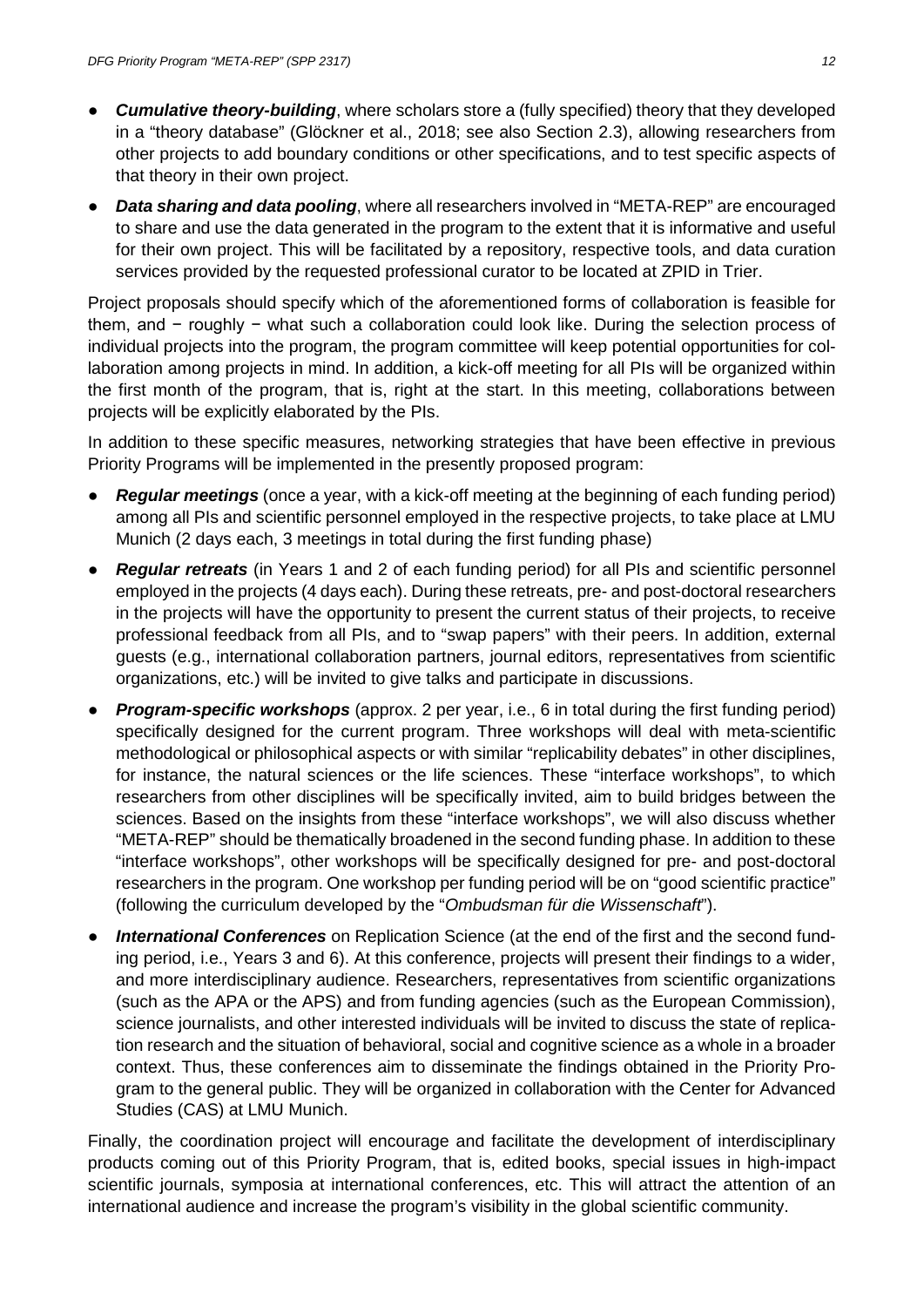### **3.5 Early Career Support, Promotion of Female Researchers, Family-friendly Policies**

To support pre- and post-doc researchers involved in the program as scientific personnel, the following measures will be implemented and coordinated by the coordination project:

- *Supervisory agreements* are encouraged and, if necessary, provided for pre-doctoral researchers. Supervisory agreements are nowadays standard elements of PhD procedures. The coordination project can offer help and services to develop these agreements and to make them as comparable to each other (across projects) as possible.
- *"Treasure box" funding*: Pre- and post-doctoral researchers in the projects can apply for extra funding to conduct special collaborative mini-projects for which no funds were applied in the project proposals. These mini-projects could be, for instance, the re-analysis of a dataset to test a specific hypothesis or to apply a special analytic method, the organization of a mini-conference with a specific thematic focus, the invitation of an international expert for a workshop, etc. Funds for these mini-projects are capped at 2,000 Euro each; these projects must be open to all researchers involved in the program, and at least two labs/teams must collaborate on these projects. Up to five of these mini-projects can be funded per funding period.
- **• Secondary supervision** of doctoral theses by other PIs involved in the program is encouraged and facilitated by the coordination project. For post-doctoral researchers, secondary mentorships by other PIs in the program are encouraged. Researchers who want to spend some time (2-3 months) at their secondary supervisor's/mentor's lab can apply for special funding that covers the travel costs for such a "lab visit."
- *Start-up funding*: Post-doctoral researchers and pre-doctoral researchers in their final year can apply for a stipend extending their project contract by 12 months. This stipend includes funds for travel and other expenses; during that time, we expect recipients to write their own grant proposal to the DFG ("*Antrag auf eigene Stelle*"). This allows them to develop their own independent research program, and to pursue and strengthen their academic career. In total, six start-up stipends will be awarded (three in each funding period).

To particularly support female researchers in their academic career, the following measures will be implemented and coordinated by the coordination project:

- Pre- and post-doctoral researchers can apply for funding for external mentorship (by a mentor of their choice) and for specific training programs focusing on gender-specific challenges, skill enhancement, networking, and leadership (open for all genders).
- Successful nationally and internationally visible female researchers will be invited to give talks and workshops.

To support researchers with children and to create a family-friendly environment in the proposed program, researchers with children can specifically apply for:

- special childcare funding (e.g. babysitters) if this childcare is necessary and takes place outside the regular opening hours of childcare facilities (according to DFG regulations),
- student research assistants who help researchers with young children better coordinate academic work and childcare,
- funds for professional childcare during the central events of the program, that is, annual meetings, annual retreats, workshops, and conferences.

These funds will be centrally administered by the coordination project. Thus, researchers can directly apply for these funds at the coordination project of the Priority Program. In addition, meetings, retreats, etc. will take place on family-friendly dates and times.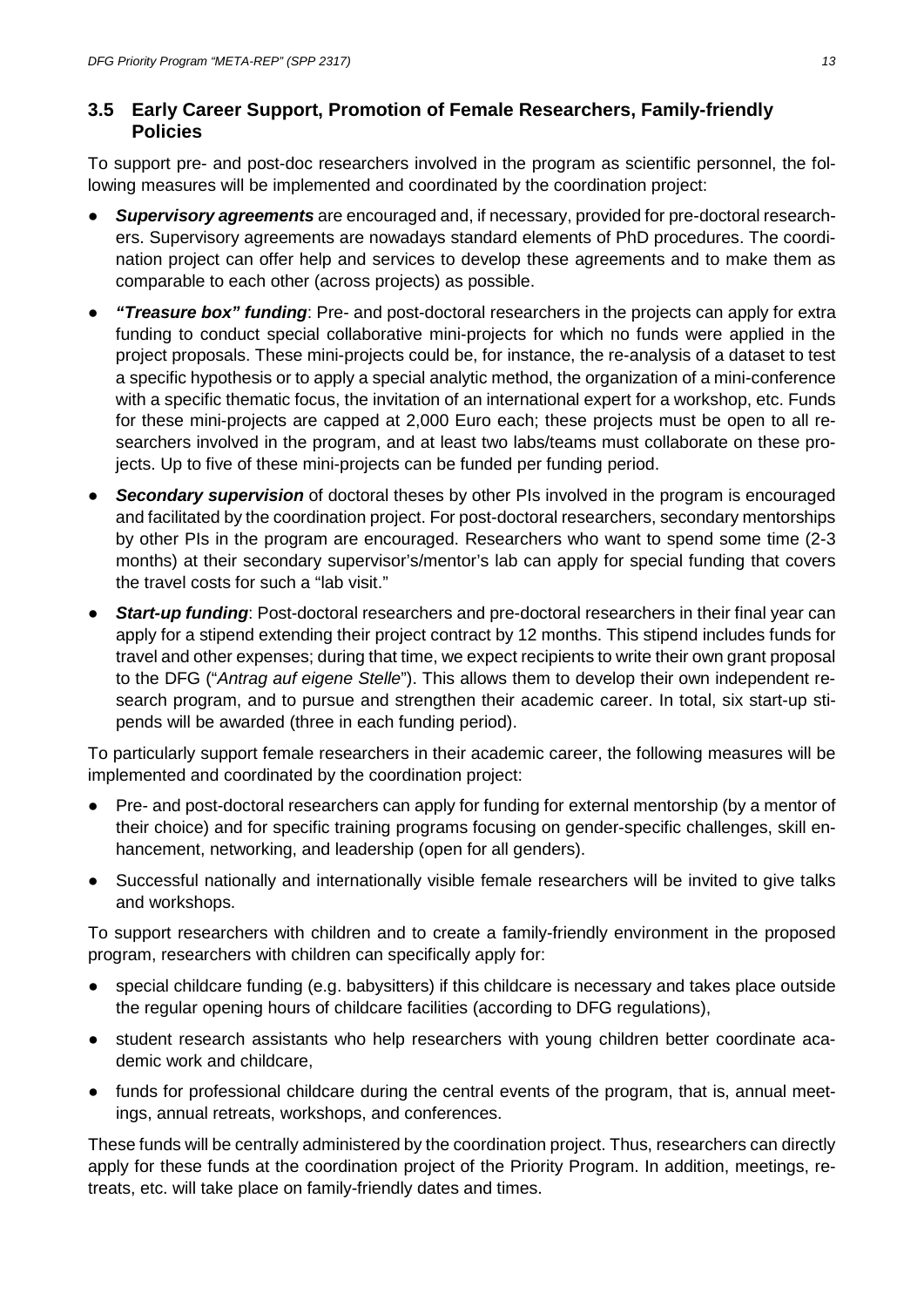#### **3.6 Networking of Planned Research Activities within the International Research System**

A central website for the program will be set up and hosted at the ZPID in Trier. This website will inform readers about the aims and scope of "META-REP," the participating researchers, the individual projects, program-specific events, and scientific products that result from the program (i.e., publications, talks, tools, etc.). The content will be presented both in German and in English in order to attract and address not only a scientific community, but also a lay audience.

In addition, "META-REP" will make contact with stakeholders who may be interested in or profit from the research carried out in the program. This includes journal editors, representatives from scientific organizations as well as from funding agencies, science journalists, and other individuals inside and outside academia. These groups will be invited to the international conferences that will take place near the end of each funding period. In addition, individuals can be invited at other occasions, for instance, to give talks, workshops, or to participate in round-table discussions with the researchers involved in the program.

Finally, "META-REP" will establish relationships with scientific organizations that are specifically involved in the "replicability debate" in the behavioral, social and cognitive sciences, including the German Research Foundation (*Deutsche Forschungsgemeinschaft*, DFG), the Society for the Improvement of Psychological Science (SIPS), the American Psychological Society (APS), the American Academy for the Advancement of Science (AAAS), or the U.S. National Academy of Science (NAS). Besides submitting special symposia at conferences organized by these societies and organizations, the coordination project of "META-REP" will regularly inform representatives from these societies about new publications or findings and upcoming events. The goal is to contribute to and sustainably enrich international discussions about the replicability of behavioral, social and cognitive science research on the basis of the findings obtained in "META-REP."

# **4 References**

- Abele-Brehm, A., Gollwitzer, M., Steinberg, U., & Schönbrodt, F. (2019). Attitudes towards Open Science and public data sharing: A survey among members of the German Psychological Society. *Social Psychology, 50*, 252-260.<http://doi.org/10.1027/1864-9335/a000384>
- Anderson, C. J., Bahník, S., Barnett-Cowan, M., Bosco, F. A., Chandler, J., ..., & Zuni, K. (2016). Response to comment on "Estimating the reproducibility of psychological science". *Science, 351*, 1037c. <https://doi.org/10.1126/science.aad9163>
- Anvari, F., & Lakens, D. (2019). The replicability crisis and public trust in psychological science [Online First Publication]. *Comprehensive Results in Social Psychology*.<https://doi.org/10.31234/osf.io/vtmpc>
- Asendorpf, J., Conner, M., De Fruyt, F., ..., Fiedler, S., …, & Wicherts, J. (2013). Recommendations for increasing replicability in psychology. *European Journal of Personality, 27*, 108-119. <https://doi.org/10.1002/per.1919>
- Auspurg, K., & Hinz, T. (2011). What fuels publication bias? Theoretical and empirical analyses of risk factors using the caliper test. *Journal of Economics and Statistics, 235*, 630-660. [https://doi.org/10.1515/jbnst-](https://doi.org/10.1515/jbnst-2011-5-607)[2011-5-607](https://doi.org/10.1515/jbnst-2011-5-607)
- Auspurg, K., & Hinz, T. (2017). Social dilemmas in science: Detecting misconduct and finding institutional solutions. In B. Jann & W. Przepiorka (Eds.), *Social dilemmas, institutions, and the evolution of cooperation* (pp. 189-214). Berlin: De Gruyter Oldenbourg.
- Auspurg, K., Hinz, T., & Schneck, A. (2014). Ausmaß und Risikofaktoren des Publication Bias in der deutschen Soziologie [Prevalence and Risk-Factors of Publication Bias in German Sociology.] *Kölner Zeitschrift für Soziologie und Sozialpsychologie, 66*, 549-573.<https://doi.org/10.1007/s11577-014-0284-3>
- Bakker, M., van Dijk, A., & Wicherts, J. M. (2012). The rules of the game called psychological science. *Perspectives on Psychological Science, 7*, 543-554.<https://doi.org/10.1177/1745691612459060>
- Barba, L. A. (2018). Terminologies for reproducible research [Preprint]. arXiv:1802.03311. Retrieved from <http://arxiv.org/abs/1802.03311>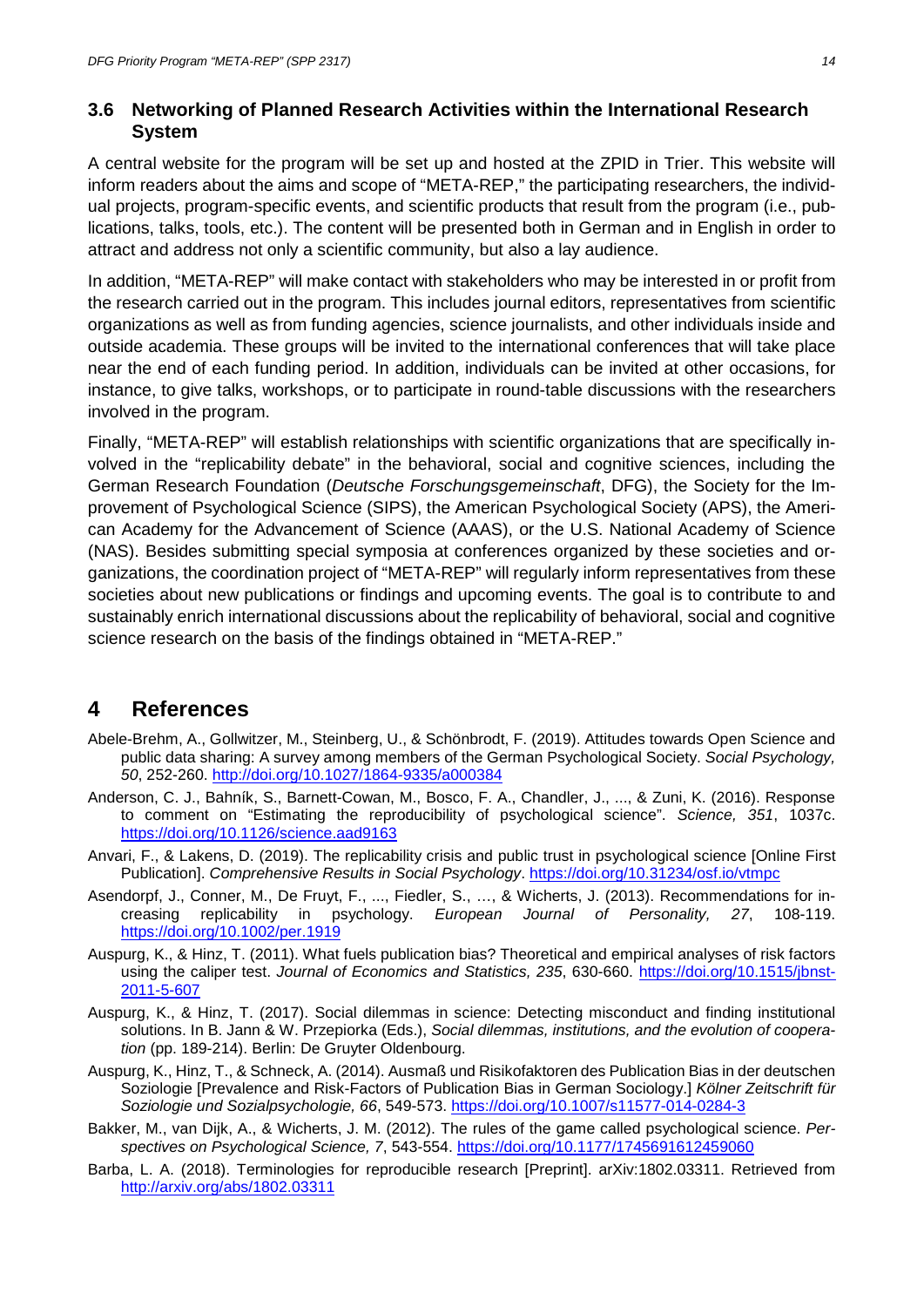- Begley, C. G., & Ellis, L. M. (2012). Drug development: Raise standards for preclinical cancer research. *Nature, 483*, 531-533.<https://doi.org/10.1038/483531a>
- Benjamin, D. J., Berger, J. O., Johannesson, M., ..., Schönbrodt, F. D., ..., & Johnson, V. E. (2017). Redefine statistical significance. *Nature Human Behaviour, 2*, 6-10.<https://doi.org/10.1038/s41562-017-0189-z>
- Bird, A. (2018). Understanding the replication crisis as a base rate fallacy. *The British Journal for the Philosophy of Science* [Preprint]. axy051.<https://doi.org/10.1093/bjps/axy051>
- Brainerd, C. J., & Reyna, V. F. (2018). Replication, registration, and scientific creativity. *Perspectives on Psychological Science, 13*, 428-432.<https://doi.org/10.1177/1745691617739421>
- Brandt, M. J., IJzerman, H., Dijksterhuis, A., Farach, F. J., Geller, J., Giner-Sorolla, R., ..., & Van't Veer, A. (2014). The replication recipe: What makes for a convincing replication? *Journal of Experimental Social Psychology, 50*, 217-224.<https://doi.org/10.1016/j.jesp.2013.10.005>
- Button, K. S., Ioannidis, J. P. A., Mokrysz, C., Nosek, B. A., Flint, J., Robinson, E. S. J., & Munafò, M. R. (2013). Power failure: Why small sample size undermines the reliability of neuroscience. *Nature Reviews Neuroscience, 14*, 365–376.<https://doi.org/10.1038/nrn3475>
- Camerer, C. F., Dreber, A., Forsell, E., Ho, T. H., Huber, J., Johannesson, M., ..., & Heikensten, E. (2016). Evaluating replicability of laboratory experiments in economics. *Science, 351*, 1433-1436. <https://doi.org/10.1126/science.aaf0918>
- Camerer, C. F., Dreber, A., Holzmeister, F., Ho, T. H., Huber, J., Johannesson, M., ..., & Altmejd, A. (2018). Evaluating the replicability of social science experiments in Nature and Science between 2010 and 2015. *Nature Human Behaviour, 2*, 637-644.<https://doi.org/10.1038/s41562-018-0399-z>
- Carp, J. (2012). On the plurality of (methodological) worlds: Estimating the analytic flexibility of fMRI experiments. *Frontiers in Neuroscience, 6*, e149.<https://doi.org/10.3389/fnins.2012.00149>
- Carter, E. C., Schönbrodt, F. D., Gervais, W. M., & Hilgard, J. (2019). Correcting for bias in psychology: A comparison of meta-analytic methods. *Advances in Methods and Practices in Psychological Science, 2*, 115-144.<https://doi.org/10.1177/2515245919847196>
- Christensen, G., & Miguel, E. (2018). Transparency, reproducibility, and the credibility of economics research. *Journal of Economic Literature, 56*, 920-980.<https://doi.org/10.1257/jel.20171350>
- Christensen, G., Freese, J., & Miguel E. (2019). *Transparent and reproducible social science research.* Oakland, CA: University of California Press.
- Cottrell, R. C. (2014). Scientific integrity and the market for lemons. *Research Ethics*, *10*, 17-28. <https://doi.org/10.1177/1747016113494651>
- Crandall, C. S., & Sherman, J. W. (2016). On the scientific superiority of conceptual replications for scientific progress. *Journal of Experimental Social Psychology, 66*, 93-99. <https://doi.org/10.1016/j.jesp.2015.10.002>
- Cremers, H. R., Wager, T. D., & Yarkoni, T. (2017). The relation between statistical power and inference in fMRI. *PloS One, 12*, e0184923.<https://doi.org/10.1371/journal.pone.0184923>
- De Boeck, P., & Jeon, M. (2018). Perceived crisis and reforms: Issues, explanations, and remedies. *Psychological Bulletin, 144*, 757-777.<http://doi.org/10.1037/bul0000154>
- Dettweiler, U., Hanfstingl, B., Schröter, H., & Burzan, N. (2019). Epistemological and ethical aspects of research in the social sciences. *Frontiers in Psychology Research Topic* [https://www.frontiersin.org/](https://www.frontiersin.org/research-topics/5839/epistemological-and-ethical-aspects-of-research-in-the-social-sciences) [research-topics/5839/epistemological-and-ethical-aspects-of-research-in-the-social-sciences](https://www.frontiersin.org/research-topics/5839/epistemological-and-ethical-aspects-of-research-in-the-social-sciences)
- Dougherty, M. R., & Horne, Z. (2019). Citation counts and journal impact factors do not capture research quality in the behavioral and brain sciences [Preprint].<https://doi.org/10.31234/osf.io/9g5wk>
- Dubben, H.-H., & Beck-Bornholdt, H.-P. (2005). Systematic review of publication bias in studies on publication bias. *BMJ, 331*, e433.<https://doi.org/10.1136/bmj.38478.497164.F7>
- Duvendack, M., Palmer-Jones, R., & Reed, W. R. (2017). What is meant by "replication" and why does it encounter resistance in economics? *American Economic Review*, *107*, 46-51. <https://doi.org/10.1257/aer.p20171031>
- Earp, B. D., & Trafimow, D. (2015). Replication, falsification, and the crisis of confidence in social psychology. *Frontiers in Psychology, 6*:621.<http://doi.org/10.3389/fpsyg.2015.00621>
- Ebersole, C. R., Atherton, O. E., Belanger, A. L., Skulborstad, H. M., Allen, J. M., ..., & Nosek, B. A. (2016). Many Labs 3: Evaluating participant pool quality across the academic semester via replication. *Journal of Experimental Social Psychology, 67*, 68-82.<https://doi.org/10.1016/j.jesp.2015.10.012>
- Eklund, A., Nichols, T. E., & Knutsson, H. (2016). Cluster failure: Why fMRI inferences for spatial extent have inflated false-positive rates. *Proceedings of the National Academy of Sciences, 113, 7900-7905*. <https://doi.org/10.1073/pnas.1602413113>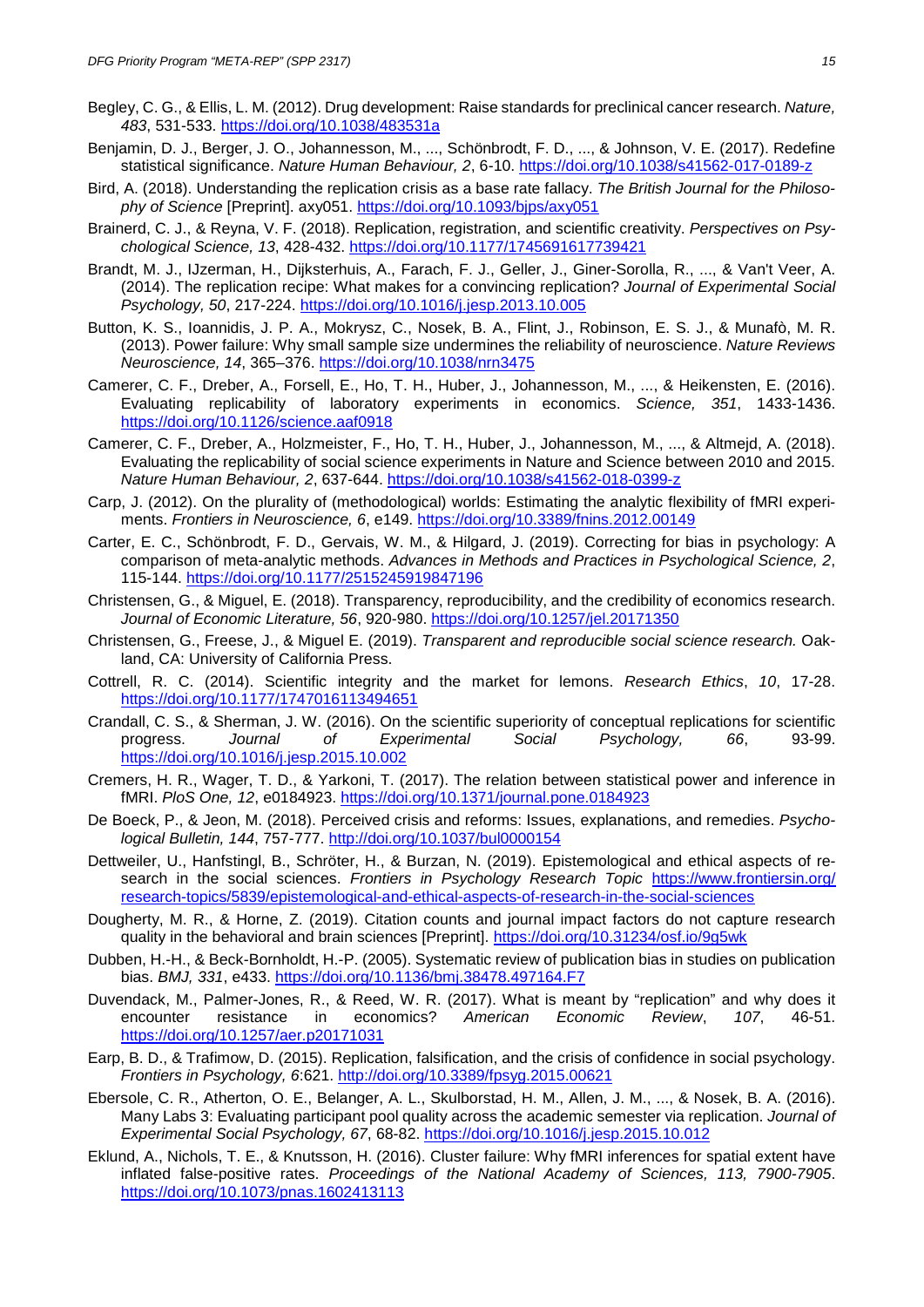- Erdfelder, E., & Ulrich, R. (2018). Zur Methodologie von Replikationsstudien [On the methodology of replication studies]. *Psychologische Rundschau, 69*, 13-21.<https://doi.org/10.1026/0033-3042/a000387>
- Etz, A., & Vandekerckhove, J. (2016). A Bayesian perspective on the Reproducibility Project: Psychology. *PLoS ONE, 11*, e0149794.<https://doi.org/10.1371/journal.pone.0149794>
- Feest, U. (2019). Why replication is overrated. *Philosophy of Science* [Online First Publication]. <http://doi.org/10.1086/705451>
- Feigenbaum, S., & Levy, D. M. (1993). The market for (ir)reproducible econometrics. *Social Epistemology, 7*, 215-232.<https://doi.org/10.1080/08989629308573828>
- Fiedler, K. (2017). What constitutes strong psychological science? The (neglected) role of diagnosticity and a priori theorizing. *Perspectives on Psychological Science, 12*, 46-61. <https://doi.org/10.1177/1745691616654458>
- Fiedler, K. (2018a). Wo sind die wissenschaftlichen Standards für hochwertige Replikationsstudien? [Where are the scientific standards for high-impact replication studies?]. *Psychologische Rundschau, 69*, 45–56. <https://doi.org/10.1026/0033-3042/a000388>
- Fiedler, K. (2018b). The creative cycle and the growth of psychological science. *Perspectives on Psychological Science, 13*, 433-438.<https://doi.org/10.1177/1745691617745651>
- Fiedler, K., & Prager, J. (2018). The regression trap and other pitfalls of replication science—Illustrated by the report of the Open Science Collaboration. *Basic and Applied Social Psychology, 40*, 115-124. <https://doi.org/10.1080/01973533.2017.1421953>
- Fiedler, K., & Schwarz, N. (2016). Questionable research practices revisited. *Social Psychological and Personality Science, 7*, 45-52.<https://doi.org/10.1177/1948550615612150>
- Fiedler, K., Kutzner, F., & Krueger, J. I. (2012). The long way from alpha-error control to validity proper: Problems with a short-sighted false-positive debate. *Perspectives on Psychological Science, 7*, 661-669. <https://doi.org/10.1177/1745691612462587>
- Franco, A., Malhotra, N., & Simonovits, G. (2014). Publication bias in the social sciences: Unlocking the file drawer. *Science, 345*, 1502-1505.<https://doi.org/10.1126/science.1255484>
- Freese, J., & Peterson, D. (2017). Replication in social science. *Annual Review of Sociology, 43*, 147-165. <https://doi.org/10.1146/annurev-soc-060116-053450>
- Fricker Jr., R. D., Burke, K., Han, X., & Woodall, W. H. (2019). Assessing the statistical analyses used in Basic and Applied Social Psychology after their p-value ban. *The American Statistician, 73*, 374-384. <http://doi.org/10.1080/00031305.2018.1537892>
- Fuchs, H. M., Jenny, M., & Fiedler, S. (2012). Psychologists are open to change, yet wary of rules. *Perspectives on Psychological Science, 7*, 639-642.<https://doi.org/10.1177/1745691612459521>
- Gergen, K. J. (1976). Social psychology, science and history. *Personality and Social Psychology Bulletin, 2*, 373-383.<https://doi.org/10.1177/014616727600200409>
- Gergen, K. J. (1996). Social psychology as social construction: The emerging vision. In C. McGarty & A. Haslam (Eds.), *The message of social psychology: Perspectives on mind in society* (pp. 113-128). Oxford, UK: Blackwell.
- Gilbert, D. T., King, G., Pettigrew, S., & Wilson, T. D. (2016). Comment on "Estimating the reproducibility of psychological science". *Science, 351*, 1037b.<https://doi.org/10.1126/science.aad7243>
- Glöckner, A., & Betsch, T. (2011). The empirical content of theories in judgment and decision making: Shortcomings and remedies. *Judgment and Decision Making, 6*, 711-721.
- Glöckner, A., Fiedler, S., & Renkewitz, F. (2018). Belastbare und effiziente Wissenschaft: Strategische Ausrichtung von Forschungsprozessen als Weg aus der Replikationskrise [Sound and efficient science: a strategic alignment of research processes as way out of the replication crisis]. *Psychologische Rundschau, 69*, 22-36.<https://doi.org/10.1026/0033-3042/a000384>
- Gollwitzer, M., & Schwabe, J. (2019). Psychological Science in Year 5 of the "Replication Crisis:" A Treated Client in Search of a Diagnosis. *Manuscript submitted for publication*.
- Gollwitzer, M., Schönbrodt, F. D., Steinberg, U., & Abele-Brehm, A. E. (2018). Die Datenmanagement-Empfehlungen der DGPs: Ein Zwischenstand (Bericht) [The DGPs Data Management Recommendations: Intermediate results (Report)]. *Psychologische Rundschau, 69*, 366-373. [https://doi.org/10.1026/0033-](https://doi.org/10.1026/0033-3042/a000415) [3042/a000415](https://doi.org/10.1026/0033-3042/a000415)
- Goodman, S. N., Fanelli, D., & Ioannidis, J. P. A. (2016). What does research reproducibility mean? *Science Translational Medicine, 8*, 341ps12.<https://doi.org/10.1126/scitranslmed.aaf5027>
- Grahe, J. (2018). Another step towards scientific transparency: Requiring research materials for publication. *The Journal of Social Psychology, 158*, 1-6.<https://doi.org/10.1080/00224545.2018.1416272>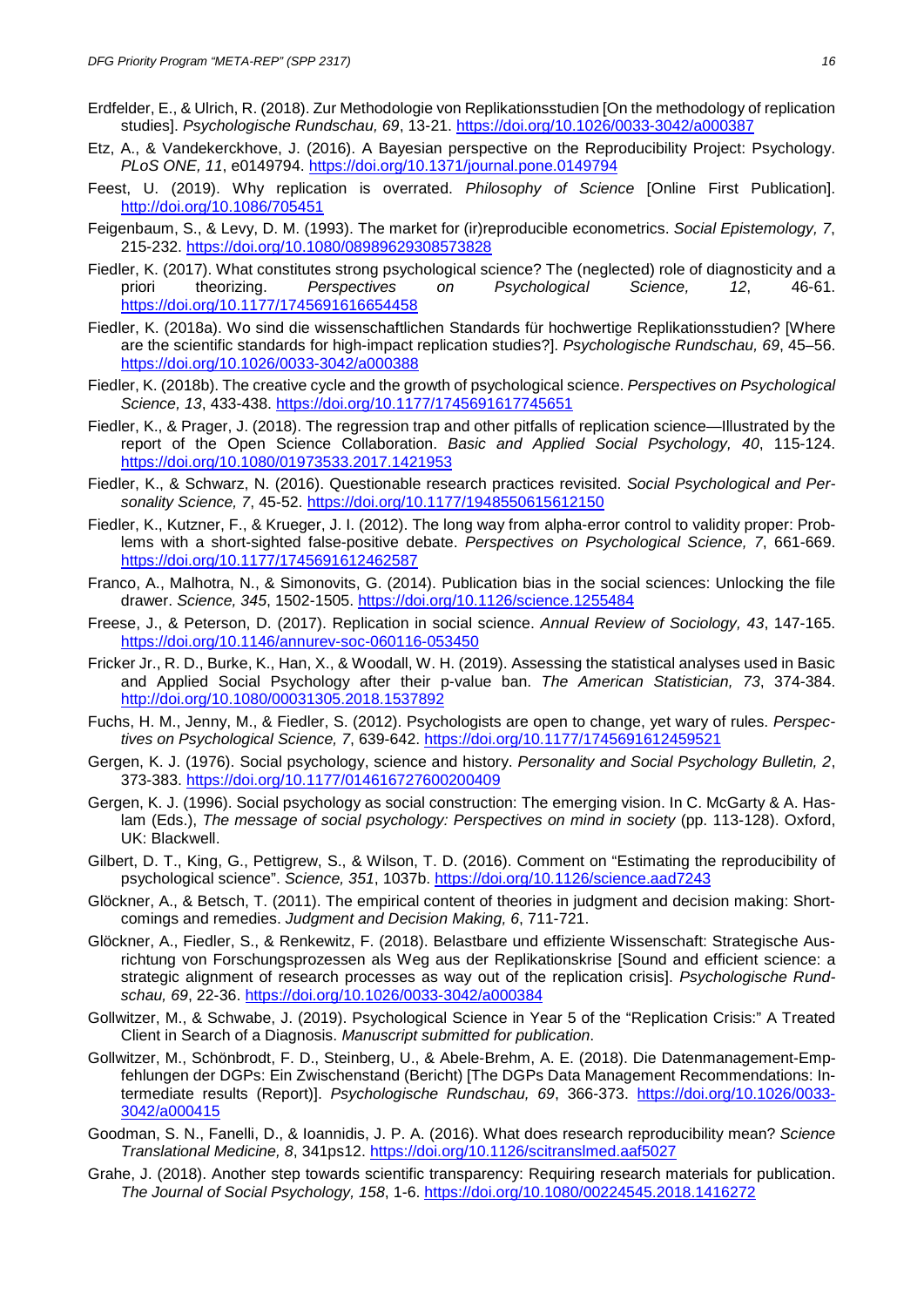- Hamermesh, D. S. (2007). Viewpoint: Replication in economics. *Canadian Journal of Economics*, *40*, 715-733. <https://doi.org/10.1111/j.1365-2966.2007.00428.x>
- Hardwicke, T. E., & Shanks, D. R. (2016). Reply to Walker and Stickgold: Proposed boundary conditions on memory reconsolidation will require empirical verification. *Proceedings of the National Academy of Sciences*, *113*, e3993-e3994.<https://doi.org/10.1073/pnas.1608235113>
- Hendriks, F., Kienhues, D., & Bromme, R. (2016). Disclose your flaws! Admission positively affects the perceived trustworthiness of an expert science blogger. *Studies in Communication Sciences, 16*, 124-131. <https://doi.org/10.1016/j.scoms.2016.10.003>
- Henrich, J., Heine, S., & Norenzayan, A. (2010). The weirdest people in the world? *Behavioral and Brain Sciences, 33*, 61-83.<https://doi.org/10.1017/S0140525X0999152X>
- Hong, Y.-W., Yoo, Y., Han, J., Wager, T. D., & Woo, C.-W. (2019). False-positive neuroimaging: Undisclosed flexibility in testing spatial hypotheses allows presenting anything as a replicated finding. *NeuroImage, 195*, 384–395.<https://doi.org/10.1016/j.neuroimage.2019.03.070>
- Hussey, I., & Hughes, S. (2018). Hidden invalidity among fifteen commonly used measures in social and personality psychology [Preprint]. Retrieved from<https://doi.org/10.31234/osf.io/7rbfp>
- Inbar, Y. (2016). Association between contextual dependence and replicability in psychology may be spurious. *Proceedings of the National Academy of Sciences, 113*, e4933-e4934. <https://doi.org/10.1073/pnas.1608676113>
- Ingre, M., & Nilsonne, G. (2018). Estimating statistical power, posterior probability and publication bias of psychological research using the observed replication rate. *Royal Society Open Science, 5*, 181190. <https://doi.org/10.1098/rsos.181190>
- Ioannidis, J. P. A. (2005). Why most published research findings are false. *PLoS Medicine, 2*, e124. <https://doi.org/10.1371/journal.pmed.0020124>
- Ioannidis, J. P. A., Munafò, M. R., Fusar-Poli, P., Nosek, B. A., & David, S. P. (2014). Publication and other reporting biases in cognitive sciences: Detection, prevalence, and prevention. *Trends in Cognitive Sciences, 18*, 235–241.<https://doi.org/10.1016/j.tics.2014.02.010>
- John, L. K., Loewenstein, G., & Prelec, D. (2012). Measuring the prevalence of questionable research practices  $Psycholoa$ <https://doi.org/10.1177/0956797611430953>
- Jussim, L., Crawford, J. T., Anglin, S. M., Stevens, S. T., & Duarte, J. L. (2016). Interpretations and methods: Towards a more effectively self-correcting social psychology. *Journal of Experimental Social Psychology, 66*, 116-133.<https://doi.org/10.1016/j.jesp.2015.10.003>
- Kaufman, J. C., & Glǎveanu, V. P. (2018). The road to uncreative science is paved with good intentions: Ideas, implementations, and uneasy balances. *Perspectives on Psychological Science, 13*, 457-465. <https://doi.org/10.1177/1745691617753947>
- Kerr, N. L. (1998). HARKing: Hypothesizing after the results are known. *Personality and Social Psychology Review, 2*, 196-217. [https://doi.org/10.1207/s15327957pspr0203\\_4](https://doi.org/10.1207/s15327957pspr0203_4)
- Kerr, N. L., Ao, X., Hogg, M. A., & Zhang, J, (2018). Addressing replicability concerns via adversarial collaboration: Discovering hidden moderators of the minimal intergroup discrimination effect. *Journal of Experimental Social Psychology, 78*, 66-76.<https://doi.org/10.1016/j.jesp.2018.05.001>
- Kidwell, M. C., Lazarević, L. B., Baranski, E., ..., Fiedler, S., & Nosek, B. (2016). Badges to acknowledge open practices: A simple, low-cost, effective method for increasing transparency. *PLoS Biology*, *14*, e1002456. <https://doi.org/10.1371/journal.pbio.1002456>
- Klein, R. A., Ratliff, K. A., Vianello, M., Adams Jr, R. B., Bahník, Š., ..., & Cemalcilar, Z. (2014). Investigating variation in replicability: A "many labs" replication project. *Social Psychology, 45*, 142-152. <https://doi.org/10.1027/1864-9335/a000178>
- Klein, R. A., Vianello, M., Hasselman, F., Adams, B. G., Adams Jr., R. B., ..., & Nosek, B. A. (2018). Many Labs 2: Investigating variation in replicability across samples and settings. *Advances in Methods and Practices in Psychological Science, 1,* 443-490*.* <https://doi.org/10.1177/2515245918810225>
- Lakatos, I. (1976). Falsification and the methodology of scientific research programmes. In S. G. Harding (Ed.), *Can theories be refuted? Essays on the Duhem-Quine thesis, Synthese Library* (pp. 205–259). Dordrecht: Springer Netherlands. [http://doi.org/10.1007/978-94-010-1863-0\\_14](http://doi.org/10.1007/978-94-010-1863-0_14)
- LeBel, E. P., McCarthy, R. J., Earp, B. D., Elson, M., & Vanpaemel, W. (2018). A unified framework to quantify the credibility of scientific findings. *Advances in Methods and Practices in Psychological Science*, *1*, 389- 402.<https://doi.org/10.1177/2515245918787489>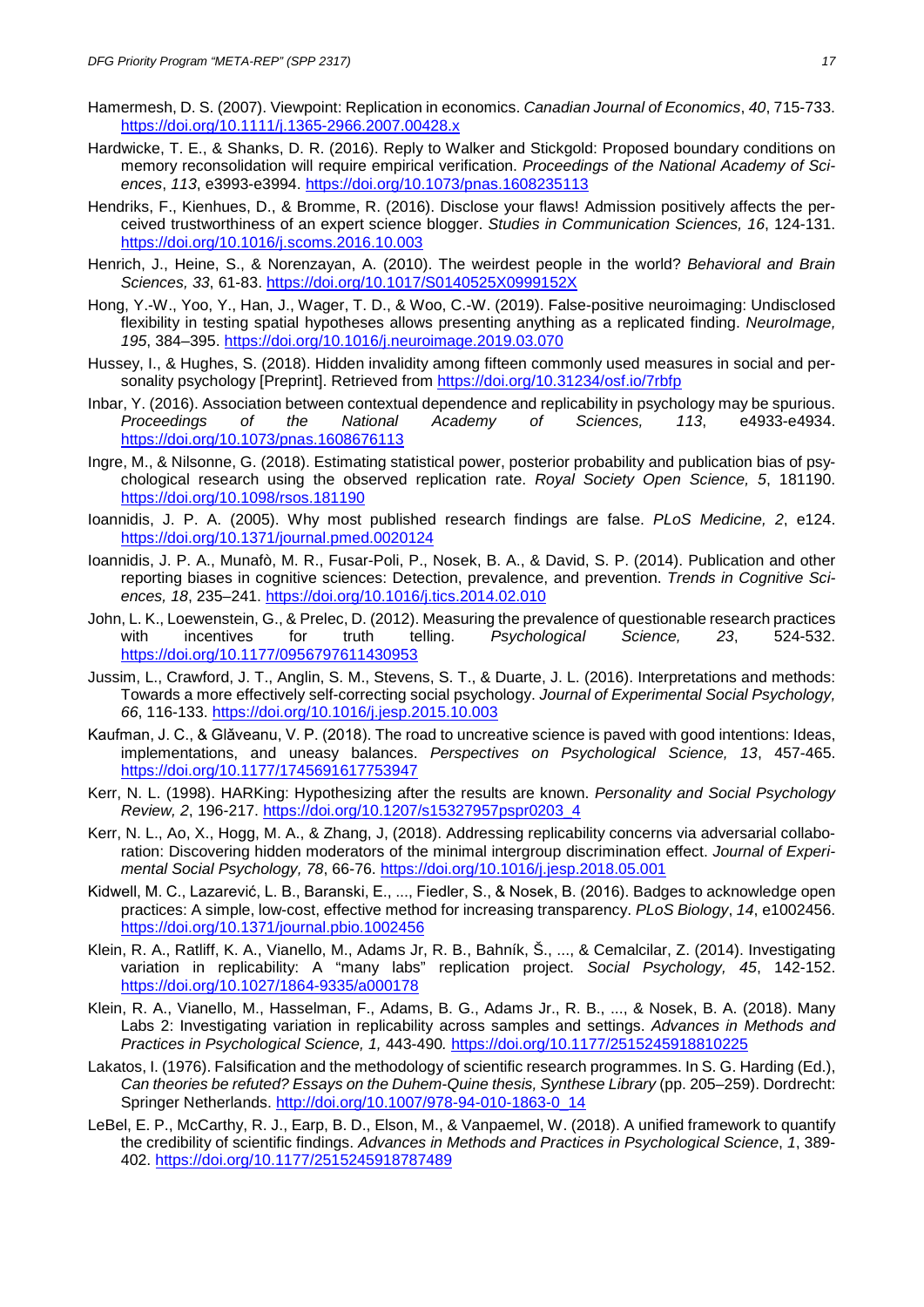- Lieb, K., von der Osten-Sacken, J., Stoffers-Winterling, J., Reiss, N., & Barth, J. (2016). Conflicts of interest and spin in reviews of psychological therapies: a systematic review. *BMJ Open, 6*, e010606. <http://doi.org/10.1136/bmjopen-2015-010606>
- Lonsdorf, T. B., Klingelhöfer-Jens, M., Andreatta, M., Beckers, T., Chalkia, A., ..., & Merz, C. J. (2019). *How to not get lost in the garden of forking paths: Lessons learned from human fear conditioning research regarding exclusion criteria* [Preprint]. PsyArXiv, <https://doi.org/10.31234/osf.io/6m72g>
- Lonsdorf, T. B., Menz, M. M., Andreatta, M., Fullana, M. A., Golkar, A., ..., & Drexler, S. M. (2017). Don't fear 'fear conditioning': Methodological considerations for the design and analysis of studies on human fear acquisition, extinction, and return of fear. *Neuroscience & Biobehavioral Reviews, 77*, 247-285. <https://doi.org/10.1016/j.neubiorev.2017.02.026>
- Lonsdorf, T. B., Merz, C. J., & Fullana, M. A. (2019). Fear extinction retention is it what we think it is? *Biological Psychiatry, 85*, 1074-1082.<https://doi.org/10.1016/j.biopsych.2019.02.011>
- Luck, S. J., & Gaspelin, N. (2017). How to get statistically significant effects in any ERP experiment (and why you shouldn't). *Psychophysiology, 54*, 146–157.<https://doi.org/10.1111/psyp.12639>
- Magraw-Mickelson, Z., & Gollwitzer, M. (2018). Relational and group collective self responses to observed victimization across cultures. *Social Justice Research, 31*, 113-132. [https://doi.org/10.1007/s11211-018-](https://doi.org/10.1007/s11211-018-0304-y) [0304-y](https://doi.org/10.1007/s11211-018-0304-y)
- Marsman, M., Schönbrodt, F. D., Morey, R. D., Yao, Y., Gelman, A., & Wagenmakers, E.-J. (2017). A Bayesian bird's eye view of 'Replications of important results in social psychology'. *Royal Society Open Science, 4*, 160426.<https://doi.org/10.1098/rsos.160426>
- Meehl, P. (1990). Appraising and amending theories: The strategy of Lakatosian defense and two principles that warrant it. *Psychological Inquiry, 1*, 108-141. [https://doi.org/10.1207/s15327965pli0102\\_1](https://doi.org/10.1207/s15327965pli0102_1)
- Mellers, B., Hertwig, R., & Kahneman, D. (2001). Do frequency representations eliminate conjunction effects?<br>An exercise in adversarial collaboration. Psychological Science. 12, 269-275. An exercise in adversarial collaboration. *Psychological Science, 12*, 269-275. <https://doi.org/10.1111/1467-9280.00350>
- Merton, R. K. (1957). Priorities in scientific discovery: A chapter in the sociology of science. *American Sociological Review, 22*, 635-659.<https://doi.org/10.2307/2089193>
- Miller, J. & Ulrich, R. (2016). Optimizing research payoff. *Perspectives on Psychological Science, 11*, 664-691. <https://doi.org/10.1177/1745691616649170>
- Morey, R. D., Chambers, C. D., Etchells, R., ..., Schönbrodt, F. D., ..., & Zwaan, R. A. (2016). The Peer Reviewers' Openness Initiative: Incentivising open research practices through peer review. *Royal Society Open Science, 3*, e150547.<https://doi.org/10.1098/rsos.150547>
- Moshontz, H., Campbell, L., Ebersole, C. R., ..., Fiedler, S., …, & Chartier, C. R. (2018). The psychological science accelerator: Advancing psychology through a distributed collaborative network. *Advances in Methods and Practices in Psychological Science*, *1*, 501-515.<https://doi.org/10.1177/2515245918797607>
- Munafò, M. R., Nosek, B. A., Bishop, D. V., Button, K. S., Chambers, C. D., ..., & Ioannidis, J. P. A. (2017). A manifesto for reproducible science. *Nature Human Behavior, 1*, e0021. [https://doi.org/10.1038/s41562-](https://doi.org/10.1038/s41562-016-0021) [016-0021](https://doi.org/10.1038/s41562-016-0021)
- Munoz, J., & Young, C. (2018). We ran 9 billion regressions: Eliminating false positives through computational model robustness. *Sociological Methodology, 48*, 1-33.<https://doi.org/10.1177/0081175018777988>
- Muthukrishna, M., & Henrich, J. (2019). A problem in theory. *Nature Human Behavior, 3*, 221-229. <https://doi.org/10.1038/s41562-018-0522-1>
- National Academies of Sciences, Engineering, and Medicine (2019). *Reproducibility and Replicability in Science*. Washington, DC: The National Academies Press. [https://doi.org/10.17226/25303.](https://doi.org/10.17226/25303)
- Nelson, L. D., Simmons, J., & Simonsohn, U. (2018). Psychology's renaissance. *Annual Review of Psychology*, *69*, 511-534.<https://doi.org/10.1146/annurev-psych-122216-011836>
- Noah, T., Schul, Y., & Mayo, R. (2018). When both the original study and its failed replication are correct: Feeling observed eliminates the facial-feedback effect. *Journal of Personality and Social Psychology, 114*, 657-664.<http://doi.org/10.1037/pspa0000121>
- Nosek, B. A., & Errington, T. M. (2019). What is replication? [Preprint].<https://doi.org/10.31222/osf.io/u4g6t>
- Nosek, B. A., Ebersole, C. R., DeHaven, A. C., & Mellor, D. T. (2018). The preregistration revolution. *Proceedings of the National Academy of Sciences, 115*, 2600-2606.<https://doi.org/10.1073/pnas.1708274114>
- Nosek, B.A., Spies, J. R., & Motyl, M. (2012). Scientific utopia: II. Restructuring incentives and practices to promote truth over publishability. *Perspectives on Psychological Science, 7*, 615-631. <https://doi.org/10.1177/1745691612459058>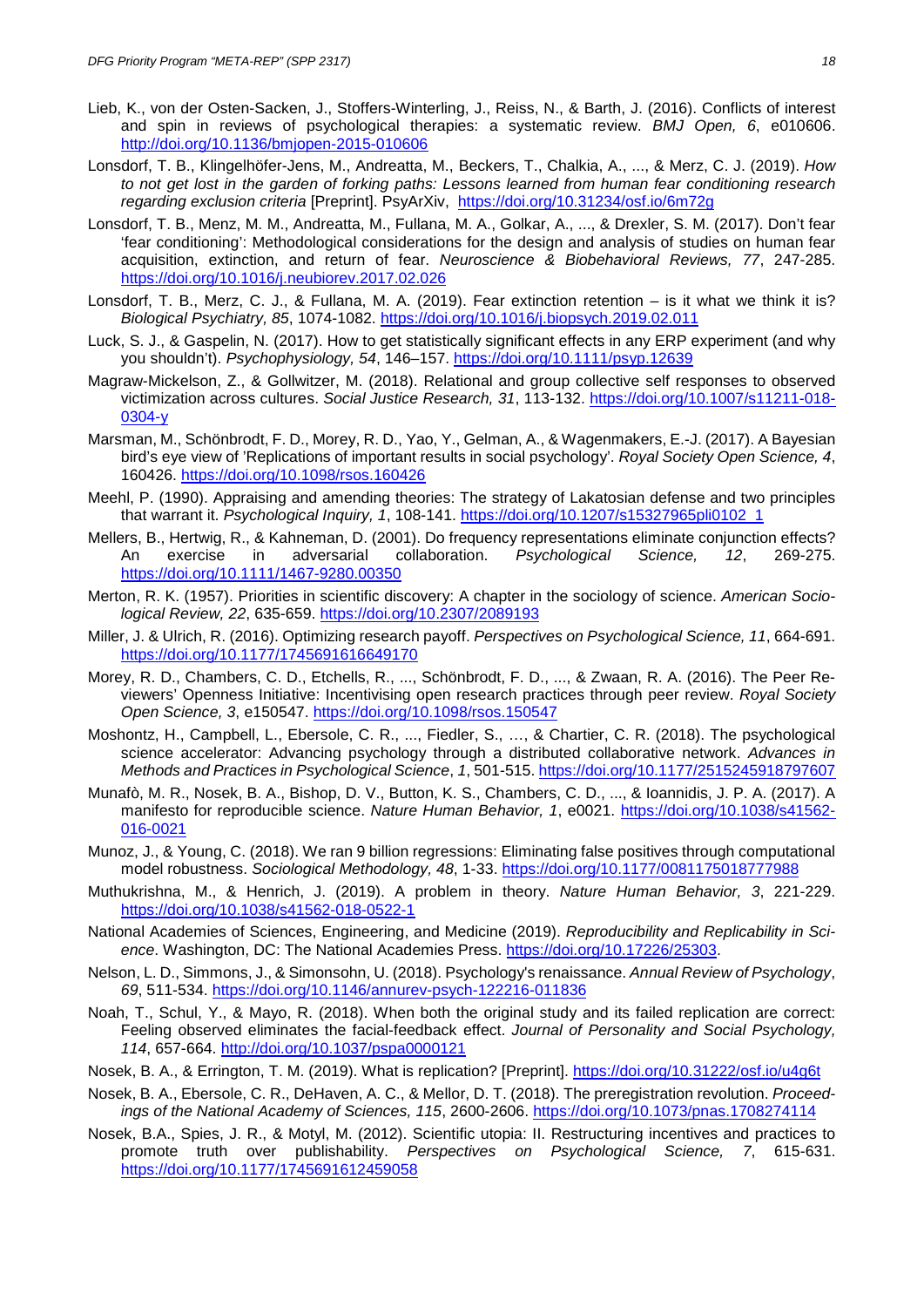- Nuijten, M. B., Hartgerink, C. H. J., van Assen, M. A. L. M., Epskamp, S., & Wicherts, J. M. (2016). The prevalence of statistical reporting errors in psychology (1985-2013). *Behavior Research Methods, 48*, 1205- 1226.<https://doi.org/10.3758/s13428-015-0664-2>
- Oberauer, K., & Lewandowsky, S. (2019). Addressing the theory crisis in psychology. *Psychonomic Bulletin & Review* [Online First Publication].<https://doi.org/10.3758/s13423-019-01645-2>
- OECD (2015). *Making Open Science a Reality* [Online Document].<https://doi.org/10.1787/5jrs2f963zs1-en>
- Open Science Collaboration. (2015). Estimating the reproducibility of psychological science. *Science, 349*, aac4716.<https://doi.org/10.1126/science.aac4716>
- Patil, P., Peng, R. D., & Leek, J. T. (2016). What should researchers expect when they replicate studies? A statistical view of replicability in psychological science. *Perspectives on Psychological Science, 11*, 539- 544.<https://doi.org/10.1177/1745691616646366>
- Pettigrew, T. F. (2018). The emergence of contextual social psychology. *Personality and Social Psychology Bulletin, 44*, 963-971.<https://doi.org/10.1177/0146167218756033>
- Poldrack, R. A., Baker, C. I., Durnez, J., Gorgolewski, K. J., Matthews, P. M., ..., & Yarkoni, T. (2017). Scanning the horizon: Towards transparent and reproducible neuroimaging research. *Nature Reviews Neuroscience, 18*, 115-126.<https://doi.org/10.1038/nrn.2016.167>
- Prinz, F., Schlange, T., & Asadullah, K. (2011). Believe it or not: how much can we rely on published data on potential drug targets? *Nature Reviews Drug Discovery, 10*, 712.<https://doi.org/10.1038/nrd3439-c1>
- Renkewitz, F., Fuchs, H. M., & Fiedler, S. (2011). Is there evidence of publication biases in JDM research? *Judgment and Decision Making, 6*, 870-881.<http://journal.sjdm.org/11/m27/m27.pdf>
- Rohrer, J. M., Egloff, B., & Schmukle, S. C. (2017). Probing birth-order effects on narrow traits using specifi-<br>cation-curve analysis. Psychological Science. 28. 1821-1832. cation-curve analysis. *Psychological* Science, 28, <https://doi.org/10.1177/0956797617723726>
- Sakaluk, J. K., & Graham, C. A. (2018). Promoting transparent reporting of conflicts of interests and statistical analyses at The Journal of Sex Research. *The Journal of Sex Research, 55*, 1-6. <https://doi.org/10.1080/00224499.2017.1395387>
- Schönbrodt, F. D., Maier, M., Heene, M., & Bühner, M. (2018). Forschungstransparenz als hohes wissenschaftliches Gut stärken: Konkrete Ansatzmöglichkeiten für Psychologische Institute [Fostering research transparency as a high scientific good: Specific approaches for psychological departments]. *Psychologische Rundschau, 69*, 37-44.<https://doi.org/10.1026/0033-3042/a000386>
- Schulz, K. F., Altman, D. G., & Moher, D. (2010). CONSORT 2010 Statement: Updated guidelines for reporting parallel group randomised trials. *BMJ, 340*, c332.<https://doi.org/10.1136/bmj.c332>
- Silberzahn, R., Uhlmann, E. L., Martin, D. P., ..., Schönbrodt, F. D., ..., & Nosek, B. A. (2018). Many analysts, one dataset: Making transparent how variations in analytical choices affect results. *Advances in Methods and Practices in Psychological Science*, *1*, 337-356.<https://doi.org/10.1177/2515245917747646>
- Simmons, J. P., Nelson, L. D., & Simonsohn, U. (2011). False-positive psychology: Undisclosed flexibility in data collection and analysis allows presenting anything as significant. *Psychological Science, 22*, 1359- 1366.<https://doi.org/10.1177/0956797611417632>
- Simonsohn, U. (2015). Small telescopes: Detectability and the evaluation of replication results. *Psychological Science, 26*, 559-569.<https://doi.org/10.1177/0956797614567341>
- Simonsohn, U., Simmons, J. P., & Nelson, L. D. (2015). Specification curve: Descriptive and inferential statistics on all reasonable specifications [Online Document].<http://doi.org/10.2139/ssrn.2694998>
- Sjouwerman, R., Niehaus, J., Kuhn, M., & Lonsdorf, T. B. (2016). Don't startle me Interference of startle probe presentations and intermittent ratings with fear acquisition. *Psychophysiology, 53*, 1889-1899. <https://doi.org/10.1111/psyp.12761>
- Smaldino, P. E., & McElreath, R. (2016). The natural selection of bad science. *Royal Society Open Science, 3*, e160384.<https://doi.org/10.1098/rsos.160384>
- Spellman, B., Gilbert, E. A., & Corker, K. S. (2017). Open Science: What, why, and how [Preprint]. <https://doi.org/10.31234/osf.io/ak6jr>
- Stanley, D. J., & Spence, J. R. (2014). Expectations for replications: Are yours realistic? *Perspectives on Psychological Science, 9*, 305–318.<https://doi.org/10.1177/1745691614528518>
- Steegen, S., Tuerlinckx, F., Gelman, A., & Vanpaemel, W. (2016). Increasing transparency through a multiverse analysis. *Perspectives on Psychological Science, 11*, 702–712. <https://doi.org/10.1177/1745691616658637>